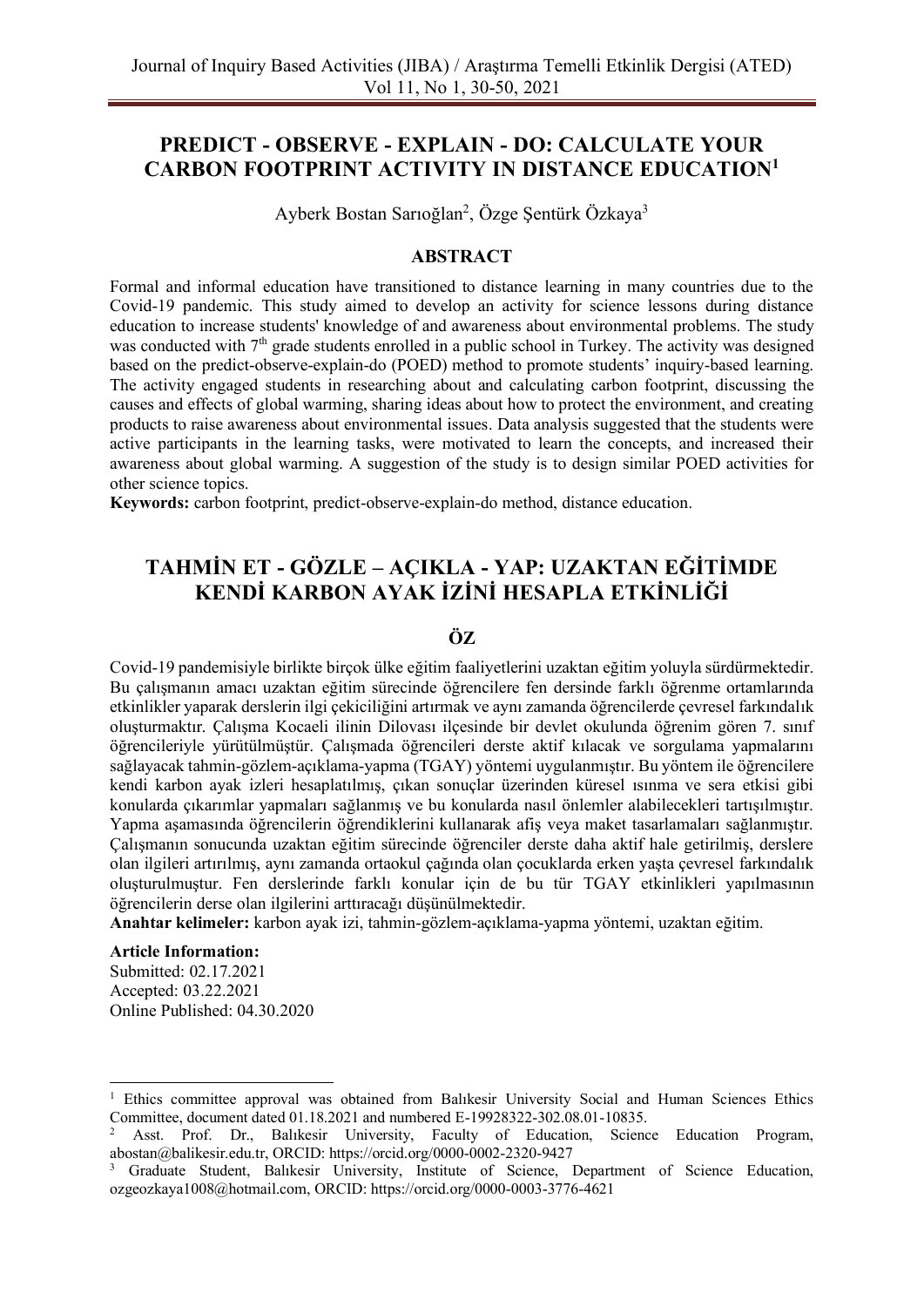#### **INTRODUCTION**

Throughout the course of history, there have been many times when epidemic diseases have spread through the human population. An epidemic that has spread over a continent or several countries is defined as a major epidemic or pandemic (Turkish Language Association, 2021). The World Health Organization (WHO) declared the recent Covid-19 outbreak a pandemic on March 11, 2020 (WHO, 2020). The Covid-19 pandemic has particularly affected the educational systems worldwide. Formal and informal face-to-face education were suspended in many countries due to the pandemic and transitioned to distance learning. In Turkey, face-to-face education was suspended on March 16, 2020. As of this date, all schools have transitioned to distance education.

Distance education allows students and teachers to connect to and communicate with each other even though they are physically separated. It helps students benefit from different educational environments regardless of place and time (Graham & Scarborough, 2001). After the suspension of formal and informal face-toface education due to the Covid-19 pandemic, distance education has been in place in Turkey similar to many other countries in the world. Distance education, which has now become a necessity, has positive aspects as well as some limitations. Research studies have revealed that according to the teachers, students' participation in online lessons was low, and one of the main reasons for this was low motivation (Bostan Sarıoğlan et al., 2020; Koçoğlu & Tekdal, 2020; Ünal & Bulunuz, 2020). The teaching methods most frequently used by teachers in the distance education were found to be question-answer, lecture, and problem solving (Bakioğlu & Çevik, 2020). On the other hand, students expressed that they had difficulties in comprehending the concepts during the online lessons (Başaran et al., 2020). These research findings indicate that different teaching methods and techniques should be used to increase the interest and motivation of students in distance education. Aligned with this idea, the current science curriculum emphasizes that the lessons should be taught in student-centered learning environments (Ministry of National Education [MoNE], 2018). For these reasons, it is important to design learning environments in which students actively participate in science lessons. Science lessons should be taught in a way that engages students in active learning by doing and experiencing. Learner-centered teaching methods such as conducting experiments facilitate students' learning and increase their interest and motivation towards the subject matter (Palmer, 2009). In a similar line of thought, using teaching approaches that engage students in active learning might increase their interest and motivation to learn the subject matter in distance education as well.

Using the Predict-Observe-Explain-Do (POED) method in online science lessons promotes students' conceptual learning, inquiry-based thinking, and motivation (Chen, 2020). While the first three phases of the POED method, which is a method that can be used in distance education, are similar to the well-known Predict-Observe-Explain (POE) method, the fourth phase "Do" differs. The first step of the POED method is the *Predict* phase. In this phase, students are required to predict the outcome of an event and justify their predictions. Thus, they are encouraged to use higher order thinking skills (Hsiao et al., 2017). In the *Observe* phase, students conduct observations about the initial event and derive a cause-effect relationship regarding the initial event based on their observations (Hsu et al., 2011). This second phase helps students enhance their interpretation skills. In the *Explain* phase, students are asked to discuss the reasons for any conflict between their predictions and observations (Çınar & Bayraktar, 2014). Through the third phase, students learn that outcomes might be completely different from what they initially anticipated and that they need to make careful observations (Köklükaya & Güven Yıldırım, 2018). In the fourth phase, *Do*, students have the opportunity to apply what they have learned in the previous phases (Chen, 2020). The POED method provides students with opportunities to connect scientific knowledge with hands-on processes in distance education (Chen, 2020).

Similar to POED, using simulations in science lessons is one of the methods that can be used in distance education to make it easier for students to learn abstract concepts. Simulations are computer models that allow to conduct experiments digitally. They are particularly useful for activities that are difficult to observe,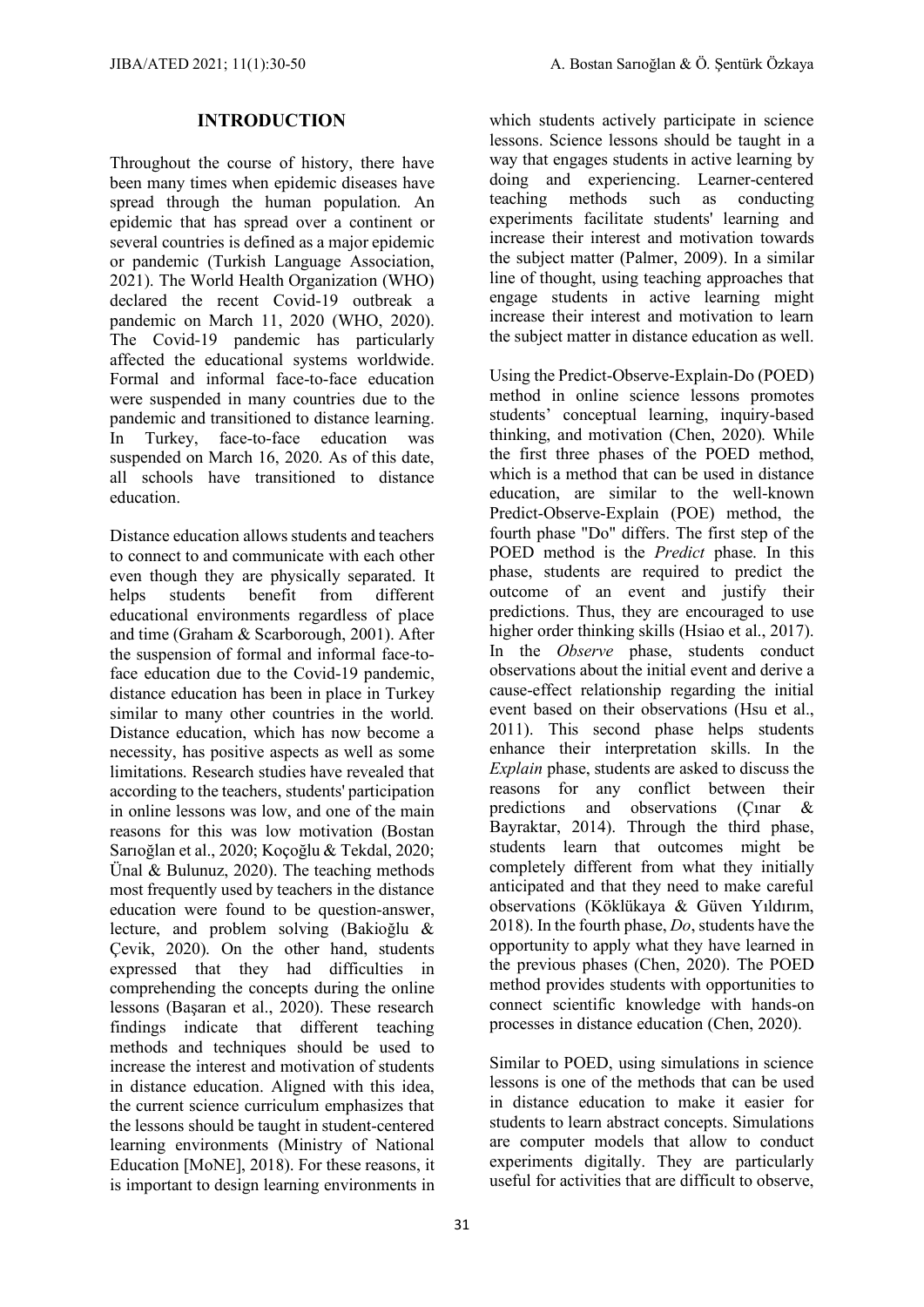high cost, and dangerous to implement. Through simulations, students can visualize abstract science concepts and make sense of theoretical topics (Özcan et al., 2020). It is difficult for students to make direct observations on issues such as global warming, greenhouse gases, and measurement of carbon footprint. To teach these types of topics, simulations can be used to plan and implement student-centered lessons. Oluk and Özalp (2007) suggested in their study that using animations could increase student curiosity and facilitate learning of the topics such as global warming. A simulation and an animation were used in the activity that will be shared in this paper.

As the world develops rapidly, human population also increases at a rapid pace. This leads to a higher demand for energy. With the increasing industrialization, urbanization, and developing technology in recent years, the Earth's ecosystem has started to deteriorate. For example, the Earth has started to get warmer. According to the last Intergovernmental Panel on Climate Change (IPCC) special report, the average global temperature on Earth has increased by 2 degrees Celsius compared to preindustrialization period and will continue to increase rapidly if measures are not taken (IPCC, 2018). One of the most important factors that influence global temperature is greenhouse gases (Freije et al., 2017). The constant pollution of nature and the increase in the amount of greenhouse gases in the atmosphere cause global warming and related climate change (Şahin & Onurbaş Avcıoğlu, 2016). Research studies drawing attention to global warming have recently highlighted the concept of carbon footprint. Carbon footprint can be defined as a measure of the impact a person's daily activities have on the amount of carbon dioxide gas released through the burning of fossil fuels. With the increase in global warming and the decrease in natural resources, it has become extremely important to take measures to identify and reduce the carbon footprint (Argun et al., 2018). Related to this issue, many institutions and organizations calculate their carbon footprint and try to take measures to reduce it. When these measures are examined, it is found that factors such as the amount of natural gas usage, excessive electricity consumption, and high usage of personal motorized vehicles increase the carbon footprint

(Kumaş et al., 2019). In addition, individuals can reduce their carbon footprints by taking measures such as turning off unused devices, using public transportation instead of private motorized vehicles, and purchasing organic local products (Gökçek et al., 2019).

The young generation will experience the adverse consequences of global warming (Jorgenson et al., 2019). Therefore, it is highly important to educate the new generation about various environmental problems as well as global warming and to teach them what can be done to solve these problems (Bozdoğan, 2011).

Research studies conducted with students at different grade levels show that students have limited and often erroneous understanding about global warming and its effects (Anderson & Wallin, 2000; Bozdoğan, 2011; Freije et al., 2017; Kilinc et al., 2008; Pekel, 2005). These findings indicate a need for future studies that focus on enriching students' knowledge of global warming and increasing students' awareness on environmental issues (Lester et al., 2006). It is important to nurture environmental awareness in students and help them build robust knowledge about environmental problems including global warming. Students' awareness of carbon footprint, which is an important factor in global warming, should also be considered in this respect. Demirer and Ören (2020) examined middle school students' perceptions of ecological footprint using a word association test. They found that the students had limited or incorrect knowledge about ecological footprint such as they were the remains of living creatures of the past. Keleş (2011) and Çetin (2015) reported in their studies that the teaching approaches they applied were effective in raising primary school students' awareness about environmental problems and reducing their ecological footprints. The related literature includes some studies on reducing the ecological footprints of undergraduate students (Keleş et al., 2008; Keleş, 2014). These studies show that effective teaching methods can help students build knowledge about ecological issues. Based on the related literature, this study aimed to develop an activity to increase students' knowledge of and awareness about environmental problems. Science teachers can use this activity to engage their students in active learning of the concepts of global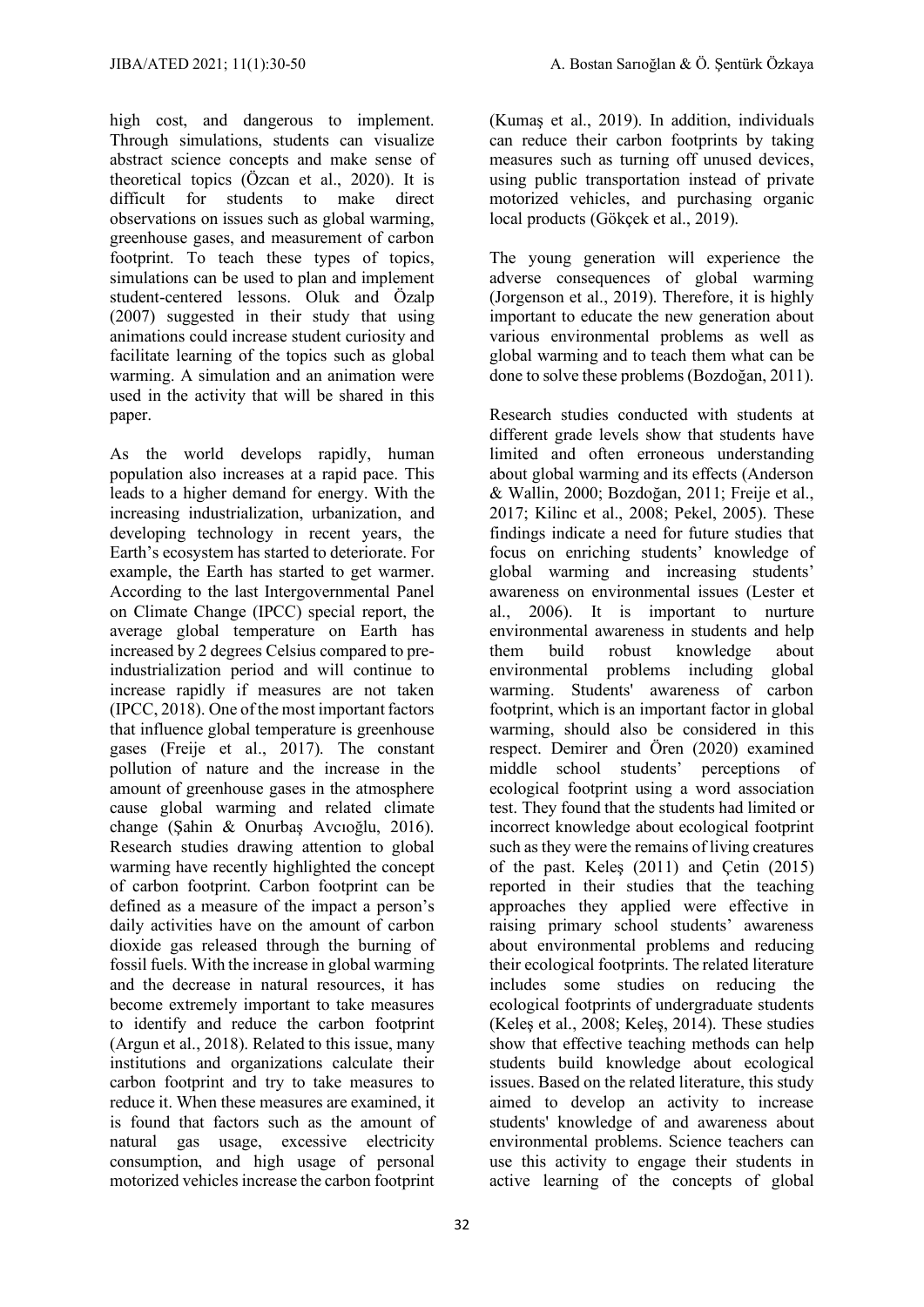warming and carbon footprint in distance education. Additionally, the activity might increase students' curiosity and interest in online science lessons.

# **ACTIVITY IMPLEMENTATION**

Calculate your own carbon footprint activity was designed to increase the effectiveness of online science lessons by providing different learning environments to middle school students in the distance education process. If students build robust knowledge about environmental issues such as global warming, greenhouse gases, and carbon footprint, they will be more likely to become responsible to take precautions for conservation of natural resources and energy consumption. Such learning experiences will also help to raise environmental awareness in students at an early age. The activity was planned using the studentcentered teaching approaches to make the content more interesting and fun to learn. The students were asked to complete interesting, meaningful, and practical tasks that required active participation.

The activity was used with 27 seventh grade students who were enrolled in a public school in Dilovası district of Kocaeli province in Turkey. These students were the participants of the study. A science teacher (the second author) taught the activity during the online lessons with the participant students over the Zoom platform. The study was completed in 2 weeks and took 6 lesson hours in total. The reason why the study took 2 weeks is that the students were given time to make observations and to research the topics under study. The activity targeted the following curriculum standard in the "Energy Conversions and Environmental Awareness" unit within the science curriculum: "Discusses the causes and possible consequences of global climate change" (MoNE, 2018). The curriculum standard notes "Students are asked to calculate their ecological footprints (they can use secure sites ending with edu, org, or mil)." This curriculum standard and the related note guided the design of the activity described in this paper.

Prior to activity implementation, the tasks and questions to be included in each phase of the POED model were constructed by the researchers. Before the actual implementation,

a pilot implementation was conducted with a group of seventh grade students enrolled in a public school in Gebze district of Kocaeli province through the Zoom application. Based on the pilot study, some minor revisions were made on the activity, and then the actual implementation took place.

Necessary permissions were obtained in accordance with the ethical guidelines in human research (Balıkesir University Social and Human Sciences Ethics Committee, document numbered E-19928322-302.08.01-10835). Prior to the study, the participation acceptance form and parental consent form were sent to the parents and their permission was obtained for the students' participation in the study. The identity of the students participating in the study and their personal data were not shared with third parties.

Calculate your own carbon footprint activity was implemented in four steps aligned with the phases of the POED model. Separate online lessons were carried out for each POED phase. The questions prepared previously were sent to the students at each phase, and the students were asked to send their answers to the teacher until the next phase. The implementation of each POED phase is presented in detail below.

#### **The Predict Phase**

During the predict phase, the students were given parts of four news articles (Appendix 1) about some extraordinary natural events. They were asked to predict and think about the reasons for each news. An example news is given in Figure 1.



**Figure 1.** A Sample News from the Predict Phase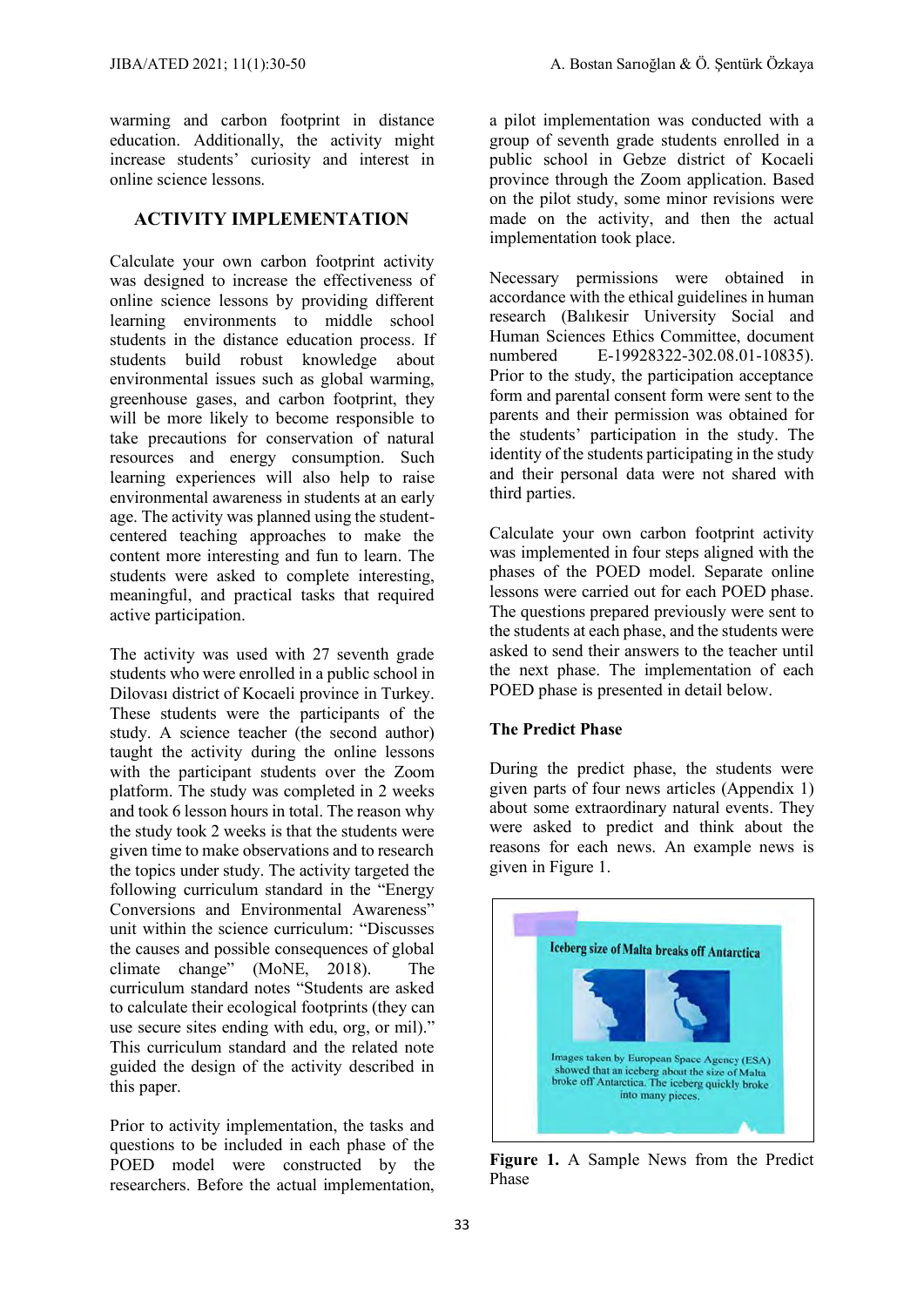After the news articles were given to the students, the students were asked to inquire about the reason for the situations explained in each news and share ideas with each other. Images from the predict phase are presented in Photograph 1 and Photograph 2 below.



**Photograph 1.** The Teacher During the Predict Phase



**Photograph 2.** A Student During the Prediction Phase

The teacher did not interfere with the students' ideas at this stage. After the students shared their initial ideas, the teacher posed the question "Do you have any responsibility for the situations given in the news? What do you think about this?" Students first answered this question individually by writing their opinions on the worksheet. The worksheet designed for the predict phase was sent to the students by the teacher prior to the lesson via the WhatsApp application. The students wrote their answers and then send it back to the teacher. For the predict phase, interesting news articles on climate change were chosen to grab the students' attention. The aim here was to motivate the students, to encourage them to question and think, and to arouse their curiosity. Sample answers given by the students to the question above in the predict phase are presented in Figures 2 and 3 below. The student S8 whose answer is given in Figure 2 wrote "I might have responsibility for Eskişehir and Çanakkale, but I don't have responsibility for Antarctica or Germany." S19's answer is as follows: "I honestly think that everybody has some responsibility. I throw waste in open areas. So, yes, I do, but I don't have any responsibility in breaking off an iceberg as big as Malta."



**Figure 3.** S19's Answer to a Prediction Question

Tabiki var ama Malta ülkesi boyutunda buzulun kırılmasında hiçbir payım

Other students also shared similar perspectives. Students' answers indicated that they thought that they had limited or no responsibility for the events described in the news about global warming. Many of the students thought their effect on global warming to be limited to Turkey and that they had no influence on the natural events occurred in other countries. It was observed that the students lacked knowledge or had erroneous conception about global warming and the causes and effects of global warming. At this stage, the teacher was not evaluative and did not judge the correctness of the students' answers. The aim is to ensure that the students construct knowledge about global warming themselves by engaging in the activity tasks through POED phases.

#### **The Observe Phase**

yoktur

A main goal of this phase is to have students make observations about the reasons of the situations. In line with this goal, the students were asked to calculate their own carbon footprint to actively examine their influence on the environment. During the activity planning process, the authors searched resources on the calculation of carbon footprint, and examined many web sites that calculate carbon footprint. They agreed on a web site ("Karbon Hesaplama", n.d.) after careful considerations about the students' age, language, and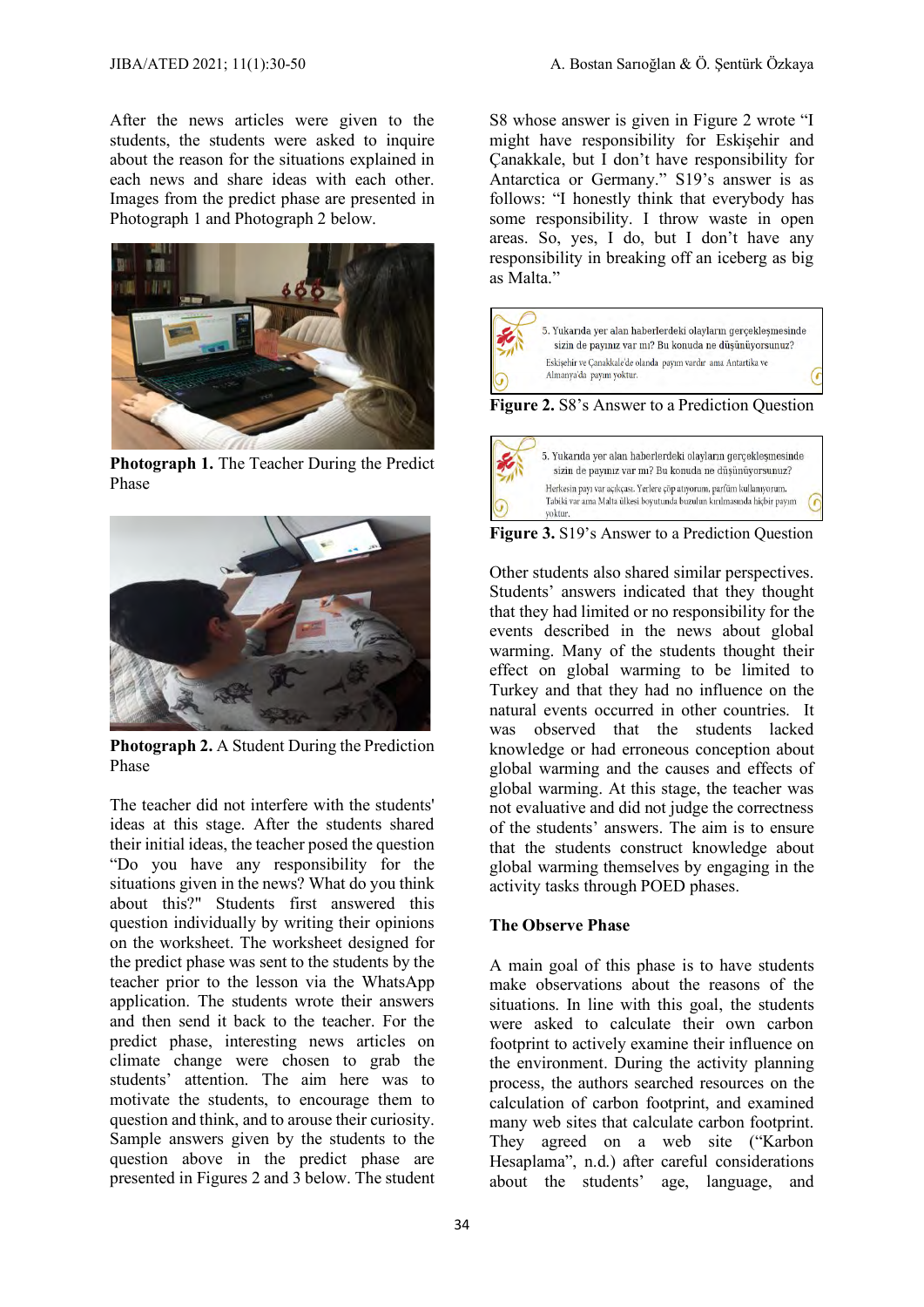developmental levels. Later, the researchers created a form entitled "House Information" (Appendix 2) by using the information and questions available on the web site. This form was created to calculate the carbon footprint. The students used the form to collect and record information that they will use to calculate their own carbon footprint. The online lessons were conducted during the observe phase as well. The house information form given in Appendix 2 was used to introduce the concept of carbon footprint to the students. The form contains detailed and clear instructions about what information students need to calculate their carbon footprint. Since the observe phase was completed during distance learning, the form was shared with the students via the Zoom application. Photograph 3 and Photograph 4 show images from the observe phase where the students collected data and calculated their own carbon footprint.



**Photograph 3.** A Student Filling the House Information Form



**Photograph 4.** A Student Calculating Her Carbon Footprint

After the students were introduced to how to calculate their carbon footprints through an example presented by the teacher in a synchronous online lesson, the students were given 2 days to calculate their carbon footprints by making their own observations and research. During this time, the students gathered the

necessary information to calculate their carbon footprint. Since the calculations were to be made over 1 year, the students took this point into consideration while collecting the necessary data. Information such as annual electricity and natural gas consumption is among the information required when calculating the carbon footprint. With the help of their families, the students were able to access this information from monthly bills and calculated their average annual expenses by using their ratio and proportion knowledge (i.e., the ratio of 1 month to 1 year). The students received information and help from their families and the teacher when they had difficulty in collecting the necessary information.

After the students collected the necessary information and completed their calculations, the class got together in the next online lesson to discuss their findings. Students compared their carbon footprint values with one another. Some students noticed errors in their calculations during the online lesson and had an opportunity to correct those errors. The average annual carbon footprint value per person is 4 tons in the world, while the targeted value is 2 tons (Hitit University Presidency, 2019). The whole process of carbon footprint calculations and the related online discussions helped students to realize what factors influence the value of carbon footprint. The students learned about the targeted average carbon footprint value in the world and compared this value to their own carbon footprint. Thus, the students had the opportunity to make inferences about the size of their carbon footprint by comparing their own results to the target number.

In order to enrich the observe phase, the teacher had the students use a simulation about greenhouse gases (Physics Education Technology Project, 2021). The students used this simulation to change the density of greenhouse gases in the environment and to observe the related change in the temperature. In addition, pre- and post-industrial greenhouse gas density and the related earth's temperature were observed using the simulation. An important observation made during this task was that when the concentration of greenhouse gases is zero, the temperature of the earth will be very low. The goal of this task was to help students realize that greenhouse gases in the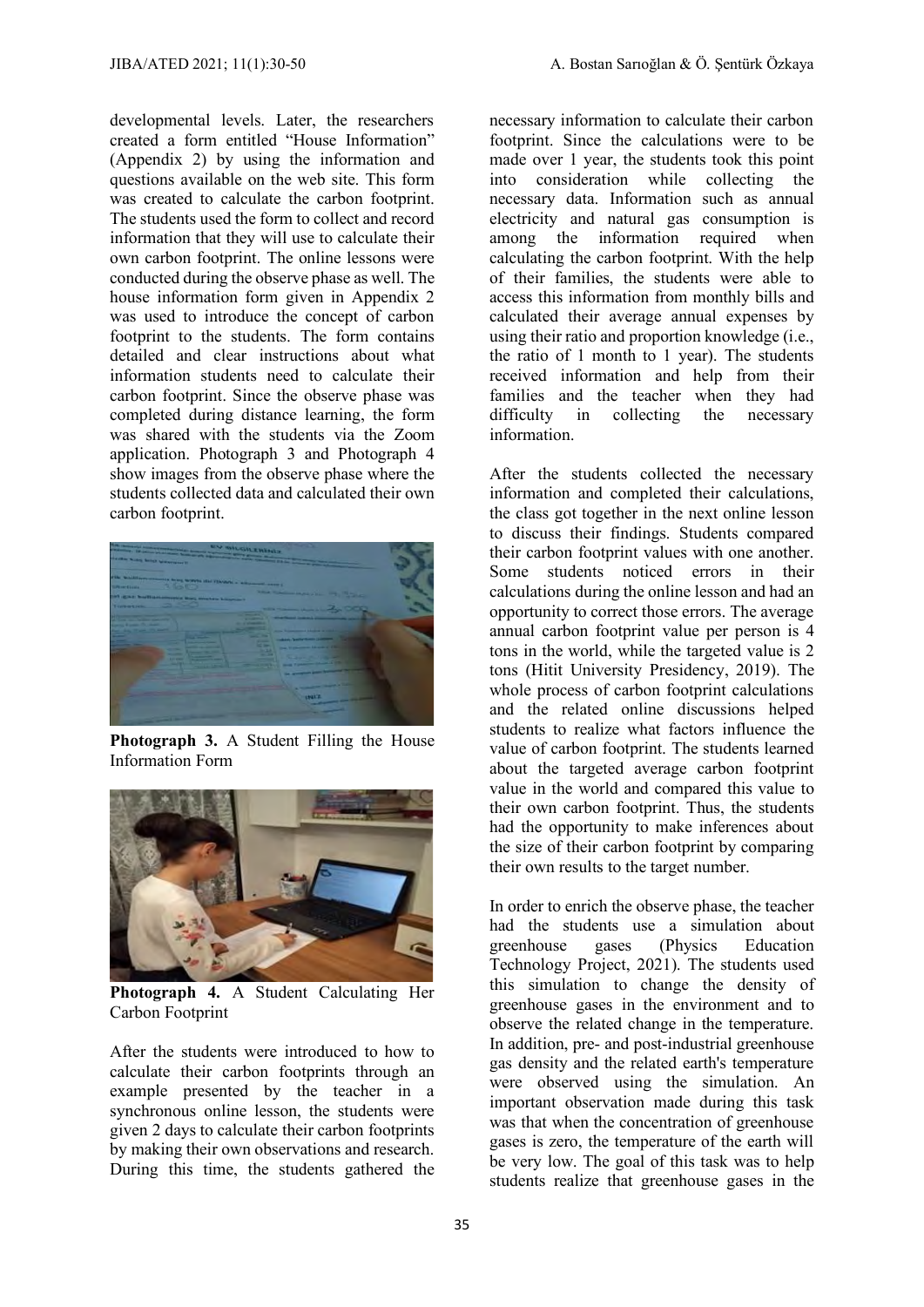atmosphere have an important role to balance the temperature of Earth and that the density of these gases increases or decreases with the effect of human activities. The simulation is shown in Photograph 5.



**Photograph 5.** The Simulation

#### **The Explain Phase**

In the explain phase, the questions given in Appendix 3 were asked to the students. The purpose of the explain phase is to compare the initial predictions with the actual observations and to explain the reason if there are any discrepancies. This process helps students consolidate learning of new knowledge. In the current study, the students answered several questions that required the use of higher order thinking skills. The first question was as follows: "Compare the predictions and comments you made about the news articles with the results you obtained from your observations. Did your predictions match your observations? Explain your answer." Sample student answers given to this question are presented in Figures 4 and 5. Students' original answers were written in Turkish. They were translated into English for the purpose of this study.

*They do not match each other because I thought that I have an influence for Eskişehir and Çanakkale, but it happened to be that I also have influence for Antarctica and Germany, I was not expecting this at all.* 

**Figure 4.** S3's Answer for the First Question

*No, they did not match each other because I was thinking that I would not have any effect, but I did. I noticed this as a result of the observations I made.*

**Figure 5.** S22's Answer for the First Question

An analysis of the students' answers to the first question revealed that the students realized that their effect on global warming were more than they anticipated. Students who initially thought that their influence to the environment was limited to the country they lived in, that is Turkey, realized that their carbon footprint affects the whole world. The carbon footprint of most of the students was above the average value targeted by the world. This finding was quite surprising for the students who initially believed that they did not have any individual effect on global warming. In addition to this, students understood that daily human activities may also have an effect on global warming. At the beginning, students focused on more collective activities as the cause of global warming such as the smoke coming out of the factory chimneys, the smoke coming out of the car/bus exhausts, and water waste. In the initial stages of the activity, the students did not express that their individual activities could also have an effect on global warming, indicating lack of knowledge on the causes of global warming. By the end of the activity, the students realized that daily activities such as transportation and heating could also cause global warming. Students' answers indicated that they learned new knowledge about global warming by engaging in the activity tasks and revised some of their previous conceptions about the causes of global warming. At the end of the explain phase, the students were asked the question "What are the effects of your carbon footprint on global warming?" (Question 4 on appendix 3). After calculating their carbon footprint, the students said that they realized that they had effects on global warming individually. The answer given by the student coded S8 is presented in Figure 6 as a typical student response.

*The effects of my carbon footprint on global warming are as follows: My carbon footprint turned out to be large because I use electricity, transportation, and heating. These factors cause carbon dioxide emissions that have an effect on global warming. Therefore, I have an influence on global warming with my carbon footprint.* 

### **Figure 6.** S8's Answer for the Fourth Question

The last question posed to the students in this phase was "What measures will you take from now on to reduce your carbon footprint?"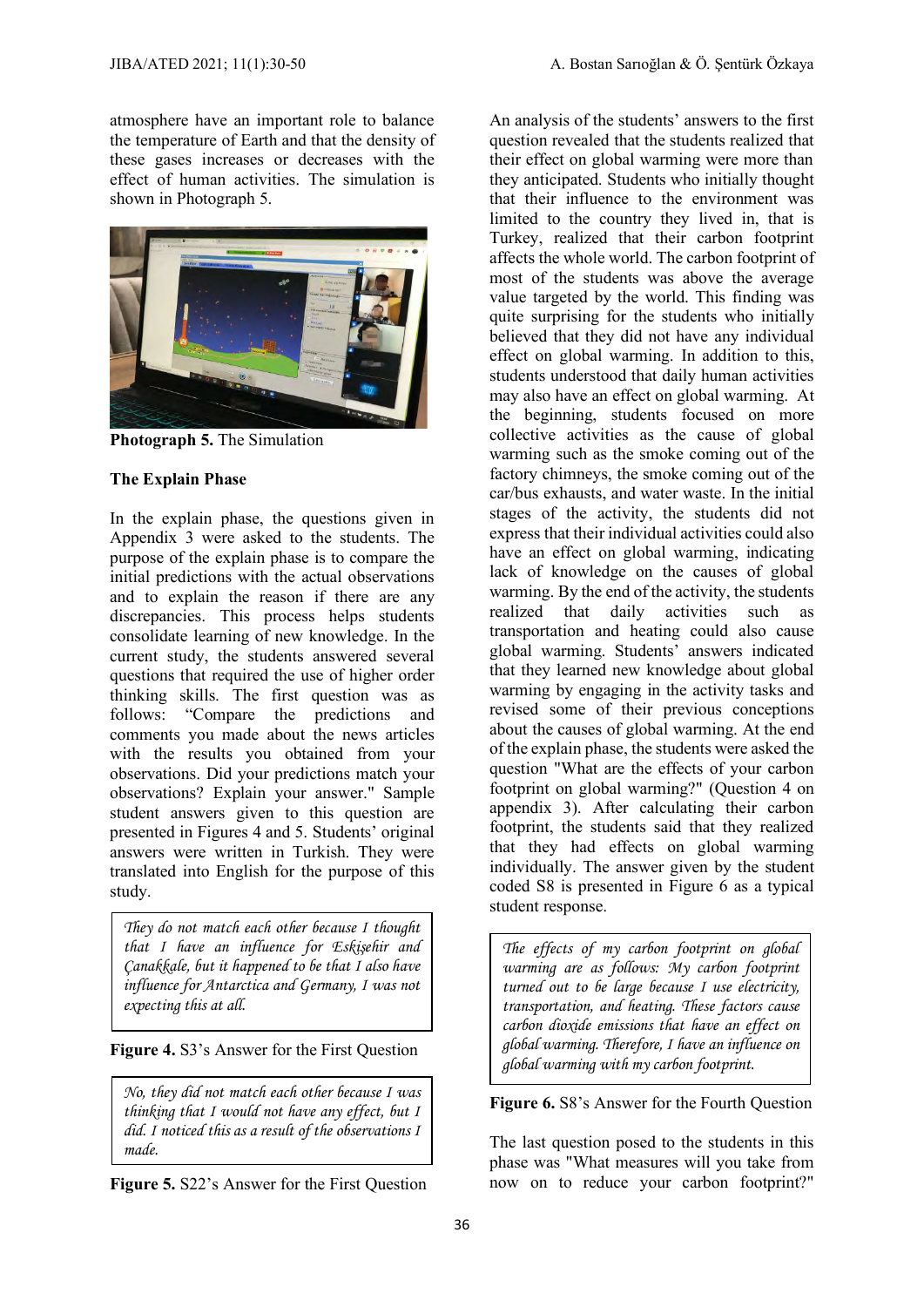(Question 5 on appendix 3). In general, the students expressed the view that they will be more responsible in electricity and water consumption, use public transportation instead of private vehicles with their families, and be more careful with recycling in order to reduce their carbon footprint. As an example, the answer given by the student coded S24 to this question is given in Figure 7.

*Reducing electricity use, recycling all we can, preferring unpackaged or minimally packaged products, reducing deodorant use, travelling by public transportation, and not wasting water can reduce global warming.*

**Figure 7.** S24's Answer for the Fifth Question

After the students shared their answers to these questions, the teacher contributed to the discussion with additional explanations about carbon footprint, greenhouse gases, and global warming and its effects. She also answered students' questions about the topic. Finally, the students watched an animation that the researchers had previously examined and found suitable for the purposes of the activity (Fen Ailem, 2021). Photograph 6 shows a scene from this animation that the students watched through the Zoom application.



**Photograph 6.** Watching Animation during the Lesson

#### **The Do Phase**

In the last phase of the POED method, the students were asked to create products that illustrate what they have learned about global warming in the first three phases of the activity. This phase was designed to give students an opportunity to do practical work that connects the science topics with real life. At this stage, it was stated that they could create different products such as a model, a poster, or a brochure

(Appendix 4). The teacher taught students how to use Canva, one of the Web 2.0 tools, by having another online lesson on the Zoom platform in order to support the students' use of technological tools. Some students prepared posters on Canva. Examples of the products, a model and two posters, prepared by the students during the do phase are presented in Figure 8 and Photograph 7. In the posters given in Figure 8, the students emphasized melting glaciers and its effects as one of the consequences of global warming. These posters indicate a high level of environmental awareness among the students and a willingness to take responsibility towards environment. Photograph 7 shows a model eco house that uses renewable energy sources to generate energy and is intertwined with nature.



**Figure 8.** Sample Posters Designed by Students



**Photograph 7.** An Eco House Designed by S17

#### **EVALUATION OF THE ACTIVITY**

After the activity was completed, the activity evaluation form given in Appendix 5 were sent to the students. They were asked to fill in the form and return it to the teacher. The activity was evaluated based on the student comments on the activity evaluation form and the observations made by the teacher during the lessons. In the activity evaluation form, the first question is "What is your opinion about the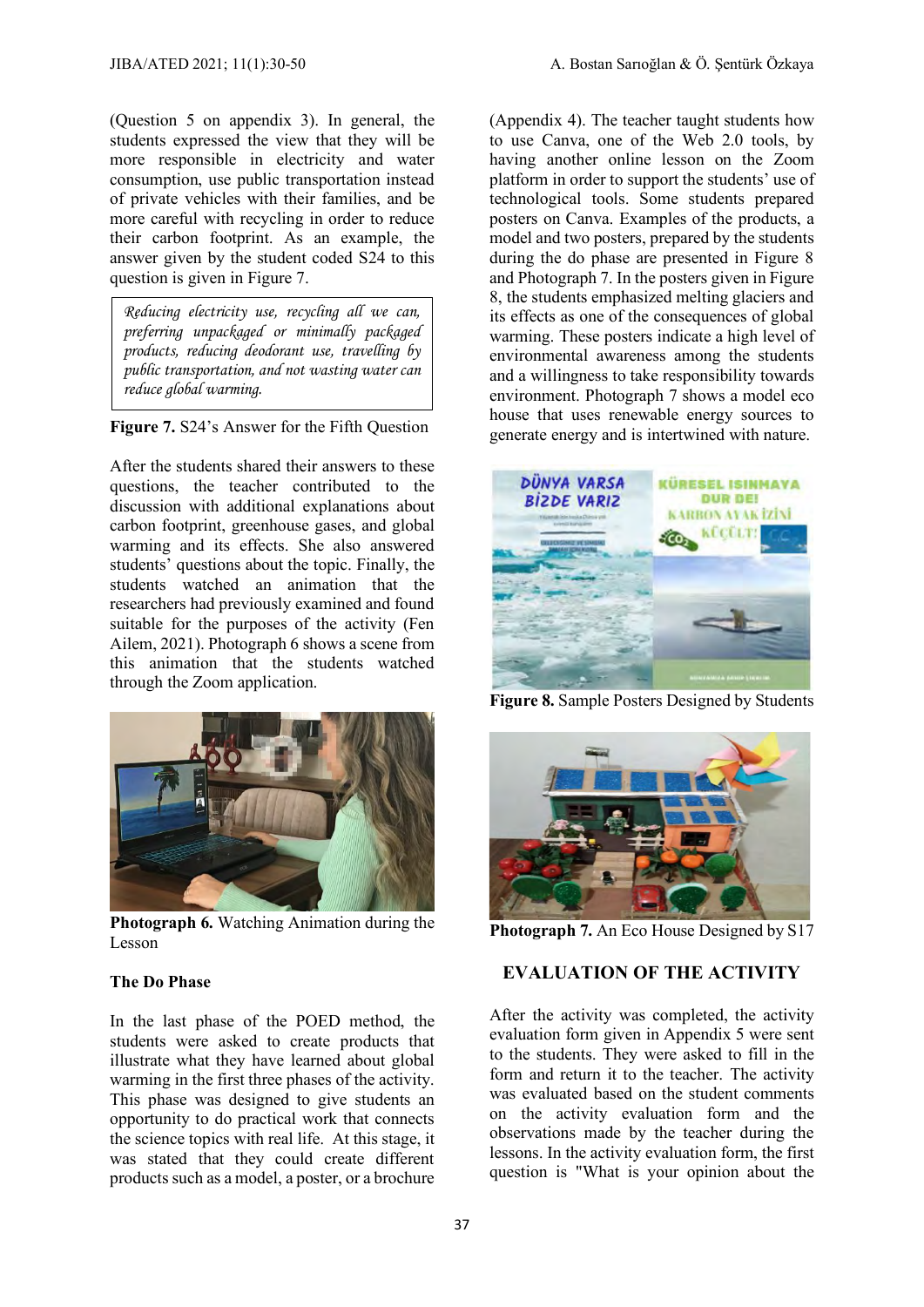activity that you have just completed? Explain your answer." Some student responses to this question were as follows: "It was very good for me. I learned how responsible people should behave, what harmful things I do to Earth with my carbon footprint, and what I have to do for this." (S2). "It was very good, I learned the damage I did to the world and the environment. It was a helpful and fun activity for me." (S13).

The analysis of the students' answers to the first question showed that all students found the activity helpful. Some students explained that they did not have much information about the carbon footprint before and that they did not have an idea about the extent of the damage they could cause to the environment. Based on these findings, it can be concluded that the activity achieved its aim of raising environmental awareness in students at an early age.

The next question on the activity evaluation form is "Do you think that the activity was helpful for you? Why?" The answer given by S8 to this question was "Yes, I do. It was a very helpful activity for me. I learned which activities cause carbon dioxide emissions, thanks to this activity." S24 wrote the following:

It was very helpful for me because now I am a more conscious and responsible person. Next month, I will do this calculation again and see the difference between the current and the next month. I'm sure that my carbon footprint will be smaller. Because now I'm more responsible.

All the students found the activity helpful and mentioned about being more responsible toward the environment.

The students were asked about their favorite part of the activity. To this question, the students gave different answers from each other. In general, the students wrote that they liked researching about and calculating their carbon footprint. Some students emphasized the simulation and animation parts, explaining that these tasks were entertaining and interesting, and made it easier for them to learn the concepts.

The fourth question on the activity evaluation form is "Would you like to do similar activities in the science lessons during distance learning? Explain your answer." Some students' answers

were as follows: "Yes, I would like to because there are not many activities in distance education. These kinds of activities are fun." (S12). "Yes, I would. Because I love doing experiments, scientific research, and projects. It made me very happy to be able to study in this way in distance education. " (S5).

Students enjoy the science lessons in which they are active and these types of lessons are helpful to ensure the permanence of learning. The answers given by the students in the current study support this argument. Students' responses to the activity evaluation form revealed that the distance education lessons did not typically involve student-centered activities, but the students stated that they wanted to take part in these types of activities more in the online science lessons. Moreover, the students explained that they would like to do such activities in other subject lessons as well. A related finding was that according to the students, they had difficulties in learning the concepts in distance education lessons, but they learned the concepts more easily in the current activity in which they were active. The students found the activity tasks very enjoyable as well as educative. There were also students who wrote that the lessons in distance education were generally boring and that such activities similar to the current activity made the lessons more enjoyable.

During the do phase, the students prepared posters with Canva, one of the Web 2.0 tools, and the teacher observed that the students were very enthusiastic in this part of the activity. It is important for students to use online resources and tools effectively in distance education. It is also very important for them to enhance their knowledge by experiencing different applications on the Internet. In this respect, the activity was effective by teaching Canva to students during the do phase and enabling students to create products on this platform.

# **CONCLUSION and SUGGESTIONS**

The activity shared in this paper was designed to stimulate students' interest in lesson topics during distance education and to raise environmental awareness among young individuals. The teacher's observations during the lessons and the students' answers to the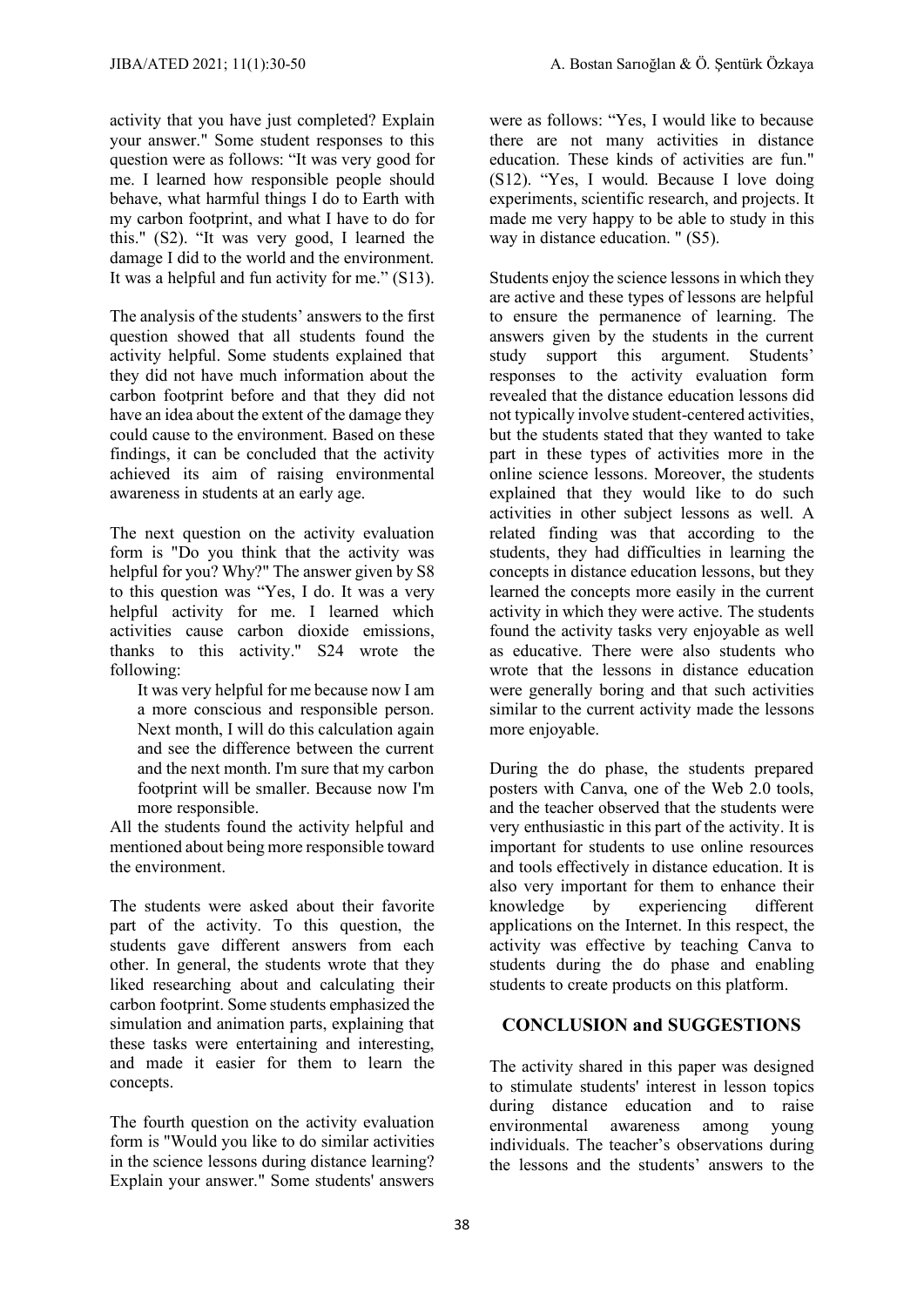questions on various activity worksheets confirm that the activity achieved its purposes.

At the beginning of the study, the students were shown news about the consequences of global warming both inside and outside the country, and the students were asked to predict possible causes of the situations in these news and whether they had any responsibility on the occurrence of these situations. Students' answers to these questions showed that they had limited or inaccurate knowledge about the factors causing global warming. The students erroneously thought that their personal effect on global warming were limited to the environment they lived in. Similar to this finding, Erdoğan and Özsevgeç (2012) found that the students in their study had a lack of knowledge about the effects of their daily activities on global warming. In the current study, the use of POED method, supported with various animations and simulations, helped the students develop a more comprehensive and accurate understanding about global warming compared to their knowledge at the beginning of the study. This finding aligns with that of Atabey and Çiftçi (2019) who suggested POE as an effective teaching method to help students overcome their erroneous understandings. Chen (2020) reported that even the students with poor prior knowledge achieved the intended learning outcomes by using scientific inquiry skills in a learning environment designed based on the POED method. The students in the current study explained that the use of simulation and animation in the learning tasks made it easier for them to comprehend the concepts. This finding is parallel to previous research findings that showed positive effects of using animations and simulations in learning activities such as increasing student motivation, making the lessons more fun, and scaffolding conceptual learning of students (Oluk & Özalp, 2007; Özcan et al., 2020).

When students are given opportunities to construct knowledge actively by making observations and investigations, their learning tends to be deeper and more conceptual (Barron & Darling-Hammond, 2008). The findings of the current study support this idea. It was observed that engaging students in calculating their carbon footprint, researching about the topic, and making explorations through an online simulation were effective strategies to teach the subject of global warming and to raise environmental awareness in students. In their study, Rudd et al. (2019) emphasized the use of learning activities that require active student participation such as calculating their carbon footprint in order to raise the awareness of students about global warming.

It is not known how long the distance education process will continue. In order to increase the quality of education in online lessons and to prevent any learning losses, it is important to use teaching activities that engage students in active learning. The current study shared the implementation process of this type of an activity. As a suggestion for future implementation, the activity can be used with students at different grade levels after making some revisions. In the current implementation, the students expressed views about being more responsible for the environmental issues. Longitudinal studies can examine how long students maintain this awareness. A final suggestion is to design similar activities for other science topics using the POED method.

#### **REFERENCES**

- Anderson, B., & Wallin, A. (2000). Students' understanding of the greenhouse effect, the societal consequences of reducing CO<sub>2</sub> emissions and the problem of ozone layer depletion. *Journal of Research in Science Teaching, 37*(10), 1096-1111.
- Argun, M. E. Ergüç, R., & Sarı Y. (2018). Konya/Selçuklu ilçesi karbon ayak izinin belirlenmesi [Carbon footprint] investigation of Konya/Selçuklu district]. *Selcuk University Journal of Engineering, Science and Technology, 7*(2), 287-297.
- Atabey, N. & Çifçi, A. (2019). Fen bilimleri öğretmen adaylarının gaz basıncı ile ilgili kavram yanılgılarının Tahmin-Gözlem-Açıklama yöntemiyle belirlenmesi [Determination of pre-service science teachers' misconceptions about gas pressure through the Prediction-Observation-Explanation method]. *Turkish Studies Educational Sciences, 14*(2), 1-17.
- Bakioğlu, B., & Çevik, M. (2020). COVID-19 pandemisi sürecinde fen bilimleri öğretmenlerinin uzaktan eğitime ilişkin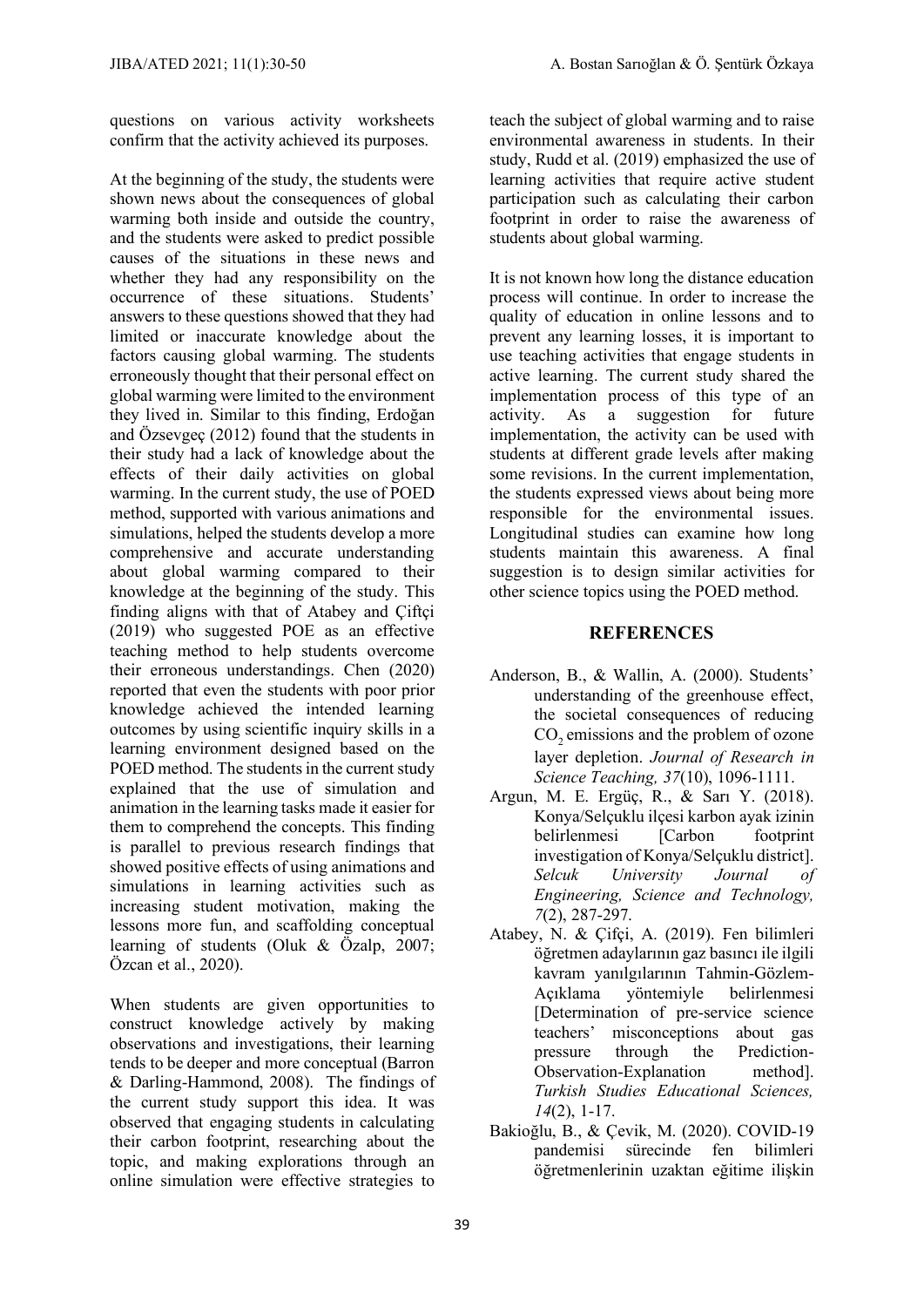görüşleri [Science teachers' views on distance education in the COVID-19 pandemic process]. *Electronic Turkish Studies*, *15*(4), 109-129.

- Barron, B., & Darling-Hammond, L. (2008). *Teaching for meaningful learning: A review of research on inquiry-based and cooperative learning.* Book excerpt. George Lucas Educational Foundation. https://eric.ed.gov/?id=ED539399
- Başaran, M. Doğan, E. Karaoğlu, E., & Şahin, E. (2020). Korona virüs (COVİD—19) pandemi sürecinin getirisi olan uzaktan eğitimin etkililiği üzerine bir çalışma [A study on effectiveness of distance education, as a return of corona virus (COVID-19) pandemic process]. *Acedemia Eğitim Araştırmaları Dergisi. 5*(2), 368-397.
- Bostan Sarıoğlan, A., Altaş, R., & Şen, R. (2020). Uzaktan eğitim sürecinde fen bilimleri dersinde deney yapmaya ilişkin öğretmen görüşlerinin araştırılması [Investigation of teachers' views about experimenting in science course during distance education]. *Milli Eğitim Dergisi, 49*(1), 371-394.
- Bozdoğan, A. E. (2011). A collection of studies conducted in education about "global warming" problem. Educational problem. *Educational Sciences: Theory and Practice*, *11*(3), 1618-1624.
- Chen, J. C. (2020). Developing a cycle-mode POED model and using scientific inquiry for a practice activity to improve students' learning motivation, learning performance, and hands-on ability. *Interactive Learning Environments*, 1-13.
- Çetin, F. A. (2015)*. Ekolojik ayak izi eğitiminin 8. Sınıf öğrencilerinin sürdürülebilir yaşama yönelik tutum, farkındalık ve davranış düzeyine etkisi [The effect of ecological footprint education on 8th grade students' attitude, awareness and behaviour towards sustainable life]* [Unpublished master's thesis]. Gazi University.
- Çınar, D., & Bayraktar, S. (2014). Evaluation of the effects of argumentation based science teaching on 5 th grade students' conceptual understanding of the subjects related to "matter and change". *International Journal of Education in*

*Mathematics, Science and Technology, 2*(1), 49-77.

- Demirer, T., & Ören, F. Ş. (2020). 7. ve 8. sınıf öğrencilerinin çevresel vatandaşlık ve ekolojik ayak izi kavramlarına ilişkin düşünceleri: Kelime ilişkilendirme örneği [7th and 8th grade students' perceptions of environmental citizenship and ecological footprint concepts: The example of word association]. *Yüzüncü Yıl Üniversitesi Eğitim Fakültesi Dergisi*, *17*(1), 603-642.
- Erdoğan, A., & Özsevgeç, L. C. (2012). Kavram karikatürlerinin öğrencilerin kavram yanılgılarının giderilmesi üzerindeki etkisi: Sera etkisi ve küresel ısınma örneği [The effects of concept cartoons on eliminating students' misconceptions: Greenhouse effect and global warming]. *Turkish Journal of Education*, *1*(2), 38-50.
- Fen Ailem. (2021, February 10). *Küresel ısınmanın etkileri [Effects of global warming* [Video]. Youtube. [https://www.youtube.com/watch?v=ldH](https://www.youtube.com/watch?v=ldHmU0SYqPU&ab_channel=FenAilem) [mU0SYqPU&ab\\_channel=FenAilem](https://www.youtube.com/watch?v=ldHmU0SYqPU&ab_channel=FenAilem)
- Freije, A. M., Hussain, T., & Salman, E. A. (2017). Global warming awareness among the University of Bahrain science students. *Journal of the Association of Arab Universities for Basic and Applied Sciences*, *22*, 9-16.
- Gökçek, Ö. B. Bozdağ, A., & Demirbağ, H. (2019). Niğde Ömer Halis Demir Üniversitesi örneğinde karbon ayak izinin belirlenmesi [Determination of the carbon footprint of Niğde Ömer Halis Demir University example]. *Ömer Halis Demir Üniversitesi Mühendislik Bilimleri Dergisi, 8*(2), 721-730.
- Graham, M., & Scarborough, H. (2001). Enhancing the learning environment for distance education students. *Distance Education*, *22*(2), 232-244.
- Hitit University Presidency. (2019, May 23). *Üniversitemizde karbon ayak izi ölçme çalışmasının ilk sonuçları alındı [The first results of the carbon footprint measurement study at our university were obtained.].* http://www.hitit.edu.tr/Haberler/2019/5/ 23/universitemizde-karbon-ayak-iziolcme-calismasinin-ilk-sonuclari-alindi
- Hsiao, H. S., Hong, J. C., Chen, P. H., Lu, C. C.,  $& Chen, S. Y. (2017). A five-stage$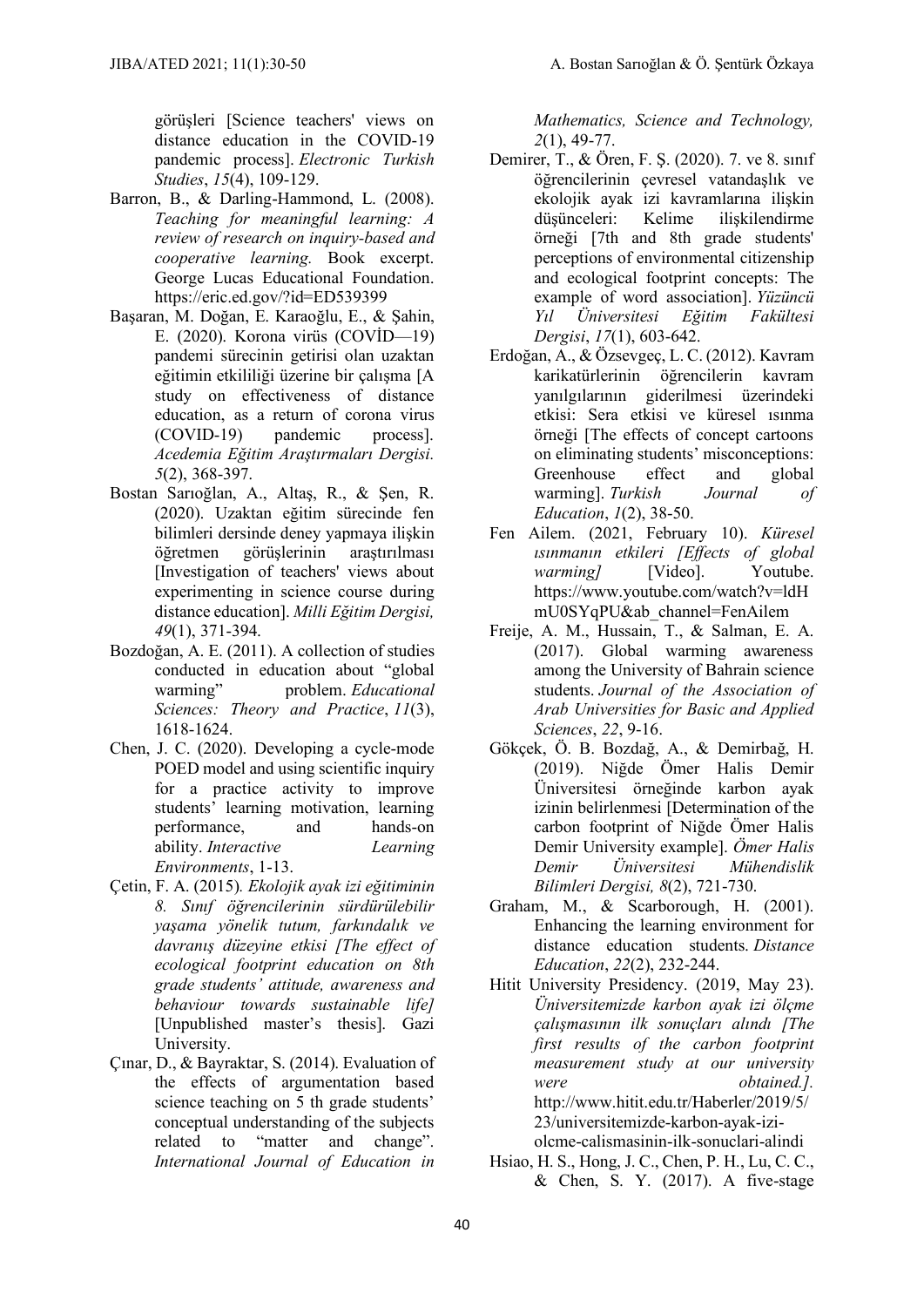prediction-observation-explanation inquiry-based learning model to improve students' learning performance in science courses. *Eurasia Journal of Mathematics, Science and Technology Education*, *13*(7), 3393-3416.

- Hsu, C. Y., Tsai, C. C., & Liang, J. C. (2011). Facilitating preschoolers' scientific knowledge construction via computer games regarding light and shadow: The effect of the prediction-observationexplanation (POE) strategy. *Journal of Science Education and Technology*, *20*(5), 482-493.
- Intergovernmental Panel on Climate Change. (2018). *Global warming of 1.5 degrees centigrade. IPCC Special Report*. <https://www.ipcc.ch/sr15/>
- Jorgenson, S. N., Stephens, J. C., & White, B. (2019). Environmental education in transition: a critical review of recent research on climate change and energy education. *The Journal of Environmental Education, 50*(3), 160–171.
- *Karbon hesaplama.* (n.d.). Karbon ayak izi [Carbon footprint]. Retrieved September 18, 2020, from [http://www.karbonayakizi.com/calculato](http://www.karbonayakizi.com/calculator/calculator.aspx) [r/calculator.aspx](http://www.karbonayakizi.com/calculator/calculator.aspx)
- Keleş, Ö. (2014). Prefer sustainable transportation reduce your ecological footprint. *Journal of Inquiry Based Activities, Special Issue*(1), 46-57. https://www.ated.info.tr/ojs-3.2.1- 3/index.php/ated/article/view/93
- Keleş, Ö. (2011). Öğrenme halkası modelinin öğrencilerin ekolojik ayak izlerini azaltmasına etkisi [The effect of learning cycle model on students' reducing ecological footprints]. *Gaziantep Üniversitesi Sosyal Bilimler Dergisi*, *10*(3), 1143-1160.
- Keleş, Ö., Naim, U., & Özsoy, S. (2008). Öğretmen adaylarının ekolojik ayak izlerinin hesaplanması ve değerlendirilmesi [Measuring and evaluating pre-service teachers' ecological footprints]. *Ege Eğitim Dergisi*, *9*(2), 1-15.
- Kilinc, A., Stanisstreet, M., & Boyes, E. (2008). Turkish students' ideas about global<br>warming *International Journal of* warming. *International Journal of Environmental and Science Education*, *3*(2), 89-98.
- Koçoğlu, E., & Tekdal, D. (2020). Analysis of distance education activities conducted during COVID-19 pandemic. *Educational Research and Reviews*, *15*(9), 536-543.
- Köklükaya, A. N., & Güven Yıldırım, E. (2018). Fen bilgisi öğretmen adaylarının suyun genleşmesi konusunu tahmingözlem-açıklama yöntemi ile açıklayabilme düzeyleri [Science teacher candidates' expression levels on the expansion of water subject by Prediction-Observation-Explanation method]. *Journal of Multidisciplinary Studies in Education, 2*(1), 16-27.
- Kumaş, K., Akyüz, A., Zaman, M., & Güngör, A. (2019). Carbon footprint determination for a sustainable environment: MAKÜ Bucak School of Health example. *El-Cezerî Journal of Science and Engineering, 6*(1), 108-117.
- Lester, B. T., Ma, L., Lee, O., & Lambert, J. (2006). Social activism in elementary science education: A science technology, and society approach to teach global warming. *International Journal of Science Education*, *28*(4), 315-339.
- Ministry of National Education. (2018). *İlkokullar ve ortaokullar Fen Bilimleri Dersi öğretim programı [Primary and middle school science curriculum]*. <http://ttkb.meb.gov.tr/>
- Oluk, S., & Özalp, I. (2007). The teaching of global environmental problems according to the constructivist approach: As a focal point of the problem and the availability of concept cartoons. availability of concept cartoons. *Educational Sciences: Theory, & Practice, 7*(2), 881-896.
- Özcan, H., Çetin, G., & Koştur, H. İ. (2020). The effect of PhET simulation-based instruction on  $6<sup>th</sup>$  grade students' achievement regarding the concept of greenhouse gas. *Science Education International, 31*(4), 348-355.
- Palmer, D. H. (2009). Student interest generated during an inquiry skills lesson. *Journal of Research in Science Teaching, 46*(2), 147-165.
- Pekel, F. O. (2005). High school students' and trainee science teachers' perceptions of ozone layer depletion. *Journal of Baltic Science Education, 1*(7), 12-21.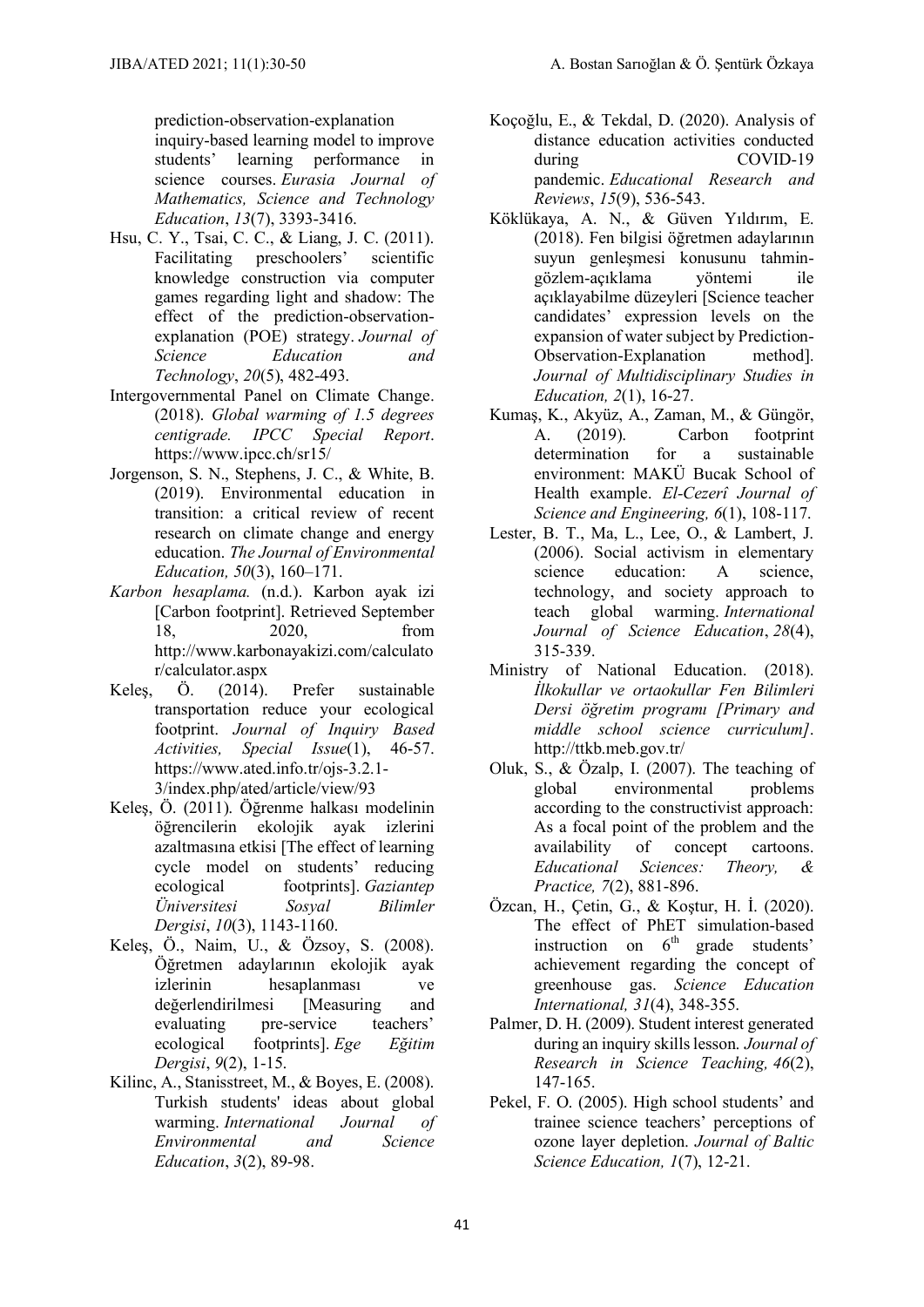- Physics Education Technology Project. (2021). *Sera etkisi [Greenhouse effect]* [Simulation]. [https://phet.colorado.edu/sims/cheerpj/g](https://phet.colorado.edu/sims/cheerpj/greenhouse/latest/greenhouse.html?simulation=greenhouse&locale=tr) [reenhouse/latest/greenhouse.html?simul](https://phet.colorado.edu/sims/cheerpj/greenhouse/latest/greenhouse.html?simulation=greenhouse&locale=tr) [ation=greenhouse&locale=tr](https://phet.colorado.edu/sims/cheerpj/greenhouse/latest/greenhouse.html?simulation=greenhouse&locale=tr)
- Rudd, J. A., Horry, R., & Skains, R. L. (2019). You and CO2: A public engagement study to engage secondary school students with the issue of climate change. *Journal of Science Education and Technology*, 1-12.
- Şahin, G., & Onurbaş Avcıoğlu, A. (2016). Tarımsal üretimde sera gazları ve karbon ayak izi [Greenhouse gases and carbon footprint in agricultural production]. *Tarım Makinaları Bilimi Dergisi, 12*(3), 157-162.
- Turkish Language Association. (2020). *Bilim ve sanat terimleri sözlüğü [Glossary of science and art terms]*. <https://sozluk.gov.tr/>
- Ünal, M., & Bulunuz, N. (2020). Covid-19 salgını döneminde yürütülen uzaktan eğitim çalışmalarının öğretmenler tarafından değerlendirilmesi ve sonraki sürece ilişkin öneriler [The views and suggestions of science teachers on distance education practices during the Covid-19 pandemic period and subsequent processes]. *Milli Eğitim Dergisi*, *49*(1), 343-369.
- World Health Organization. (2020, March 11). *WHO director-general's opening remarks at the media briefing on COVID-19*. [https://www.who.int/dg/speeches/detail/](https://www.who.int/dg/speeches/detail/who-director-general-s-opening-remarks-at-the-media-briefing-on-COVID-19---11-march-2020) [who-director-general-s-opening](https://www.who.int/dg/speeches/detail/who-director-general-s-opening-remarks-at-the-media-briefing-on-COVID-19---11-march-2020)[remarks-at-the-media-briefing-on-](https://www.who.int/dg/speeches/detail/who-director-general-s-opening-remarks-at-the-media-briefing-on-COVID-19---11-march-2020)[COVID-19---11-march-2020](https://www.who.int/dg/speeches/detail/who-director-general-s-opening-remarks-at-the-media-briefing-on-COVID-19---11-march-2020)

#### **Citation Information**

Bostan Sarıoğlan, A., & Şentürk Özkaya, Ö. (2021). Predict - Observe - Explain - Do: Calculate your carbon footprint activity in distance education*. Journal of Inquiry Based Activities, 11*(1), 30-50. https://www.ated.info.tr/ojs-3.2.1-3/index.php/ated/issue/view/21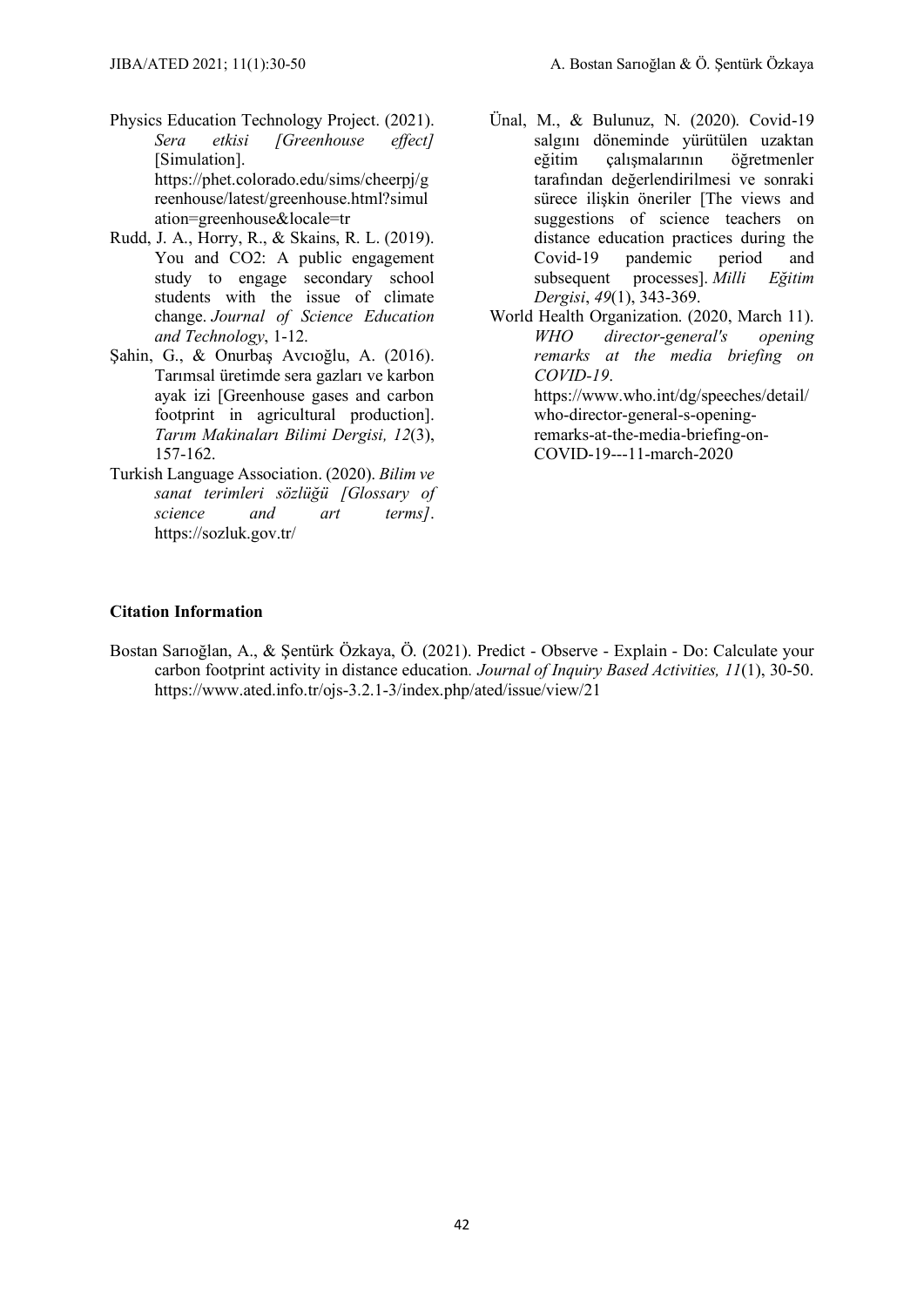The Predict Phase





12 million cubic meters of water remained in the 54<br>12 million cubic meters of water remained in the 54<br>115 thousand cubic meters capacity Atiklisa 12 million cubic meters of water remained in the 34<br>12 million 115 thousand cubic meters capacity Atikhisar<br>million 115 thousand cubic meters apartitive washing cars. 12 million cubic meters of waters capacity Attkinsal<br>million 115 thousand cubic meters capacity Attkinsal<br>million 115 thousand cubic meters capacity water needs<br>pam, which meets the drinking and washing cars, million 115 thousand cubic lines and utility water necess<br>pam, which meets the drinking and utility water.<br>of Canakkale. The municipality banned washing cars,<br>of Canakkale. The municipality banned water. kale. The municipality banned was

2. What is your prediction about possible

causes of the situation in the news?

1. What is your prediction about possible causes of the situation in the news?

Iceberg size of Malta breaks off Antarctica



Images taken by European Space Agency (ESA) images taken by European Space Agency (EST)<br>showed that an iceberg about the size of Malta<br>showed that an iceberg about the size of Antarctica. Images taken by European Travel in the size of Malla<br>showed that an iceberg about the size of Malla<br>broke off Antarctica. The iceberg quickly broke<br>into many pieces.

into many pieces.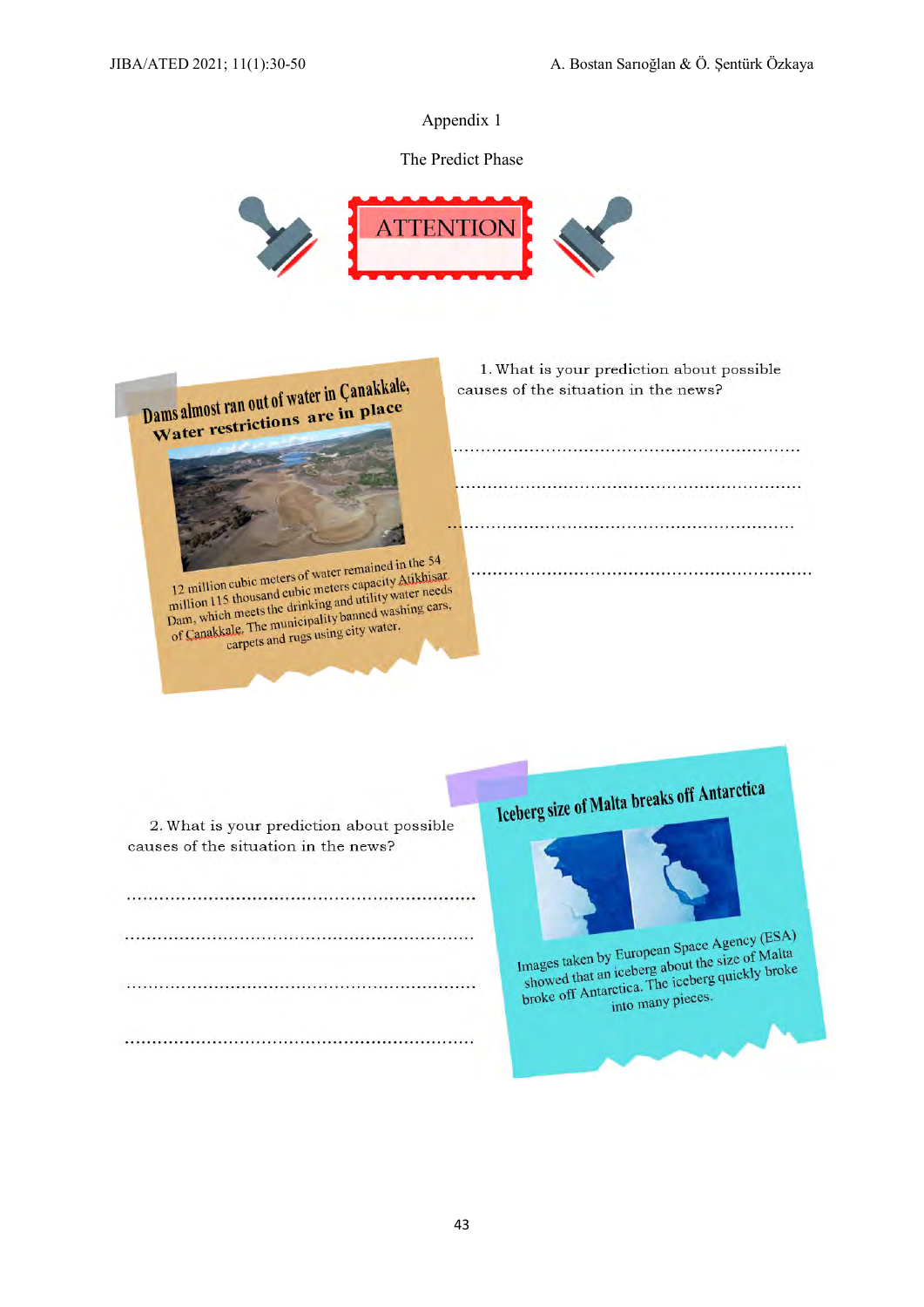44

JIBA/ATED 2021; 11(1):30-50 A. Bostan Sarıoğlan & Ö. Şentürk Özkaya

3. What is your prediction about possible causes of the situation in the news?

> Meteorologists warned!

This summer will be very hot!

According to meteorologists, the summer of 2020 According to meteorologists, the summer of 2020<br>will be the hottest season of all years. Since the<br>will be the hottest season of all years. Since the

According to meteorologian of all years. Since the<br>will be the hottest season of all years. Since the<br>air temperature measurements were first recorded<br>air temperature measurement ever was in 2016, will be the hottest scale<br>ir temperature measurements were first reconci-<br>in 1881, the hottest summer ever was in 2016,<br>in 1881, the hottest summer Germany rose above air temperature measuremer ever was in 2010,<br>in 1881, the hottest summer ever was in 2010,<br>and the air temperatures in Germany rose above<br>and the air temperatures in Germany rose.

air temperatures in Germany contains the temperatures in Germany contains the 25 degrees Celsius for 75 days.

4. What is your prediction about possible causes of the situation in the news?

the sudden half fail in the cover over the<br>Eskişehir almost formed a white cover over the<br>city. After the hail fall, citizens tried to make

skişehir almost total fall, citizens tried to maintenant city. After the hail fall, citizens in the gardens.

5. Do you have any responsibility for the situations given in the news? What do you think about this?

**TTENTIOI** 



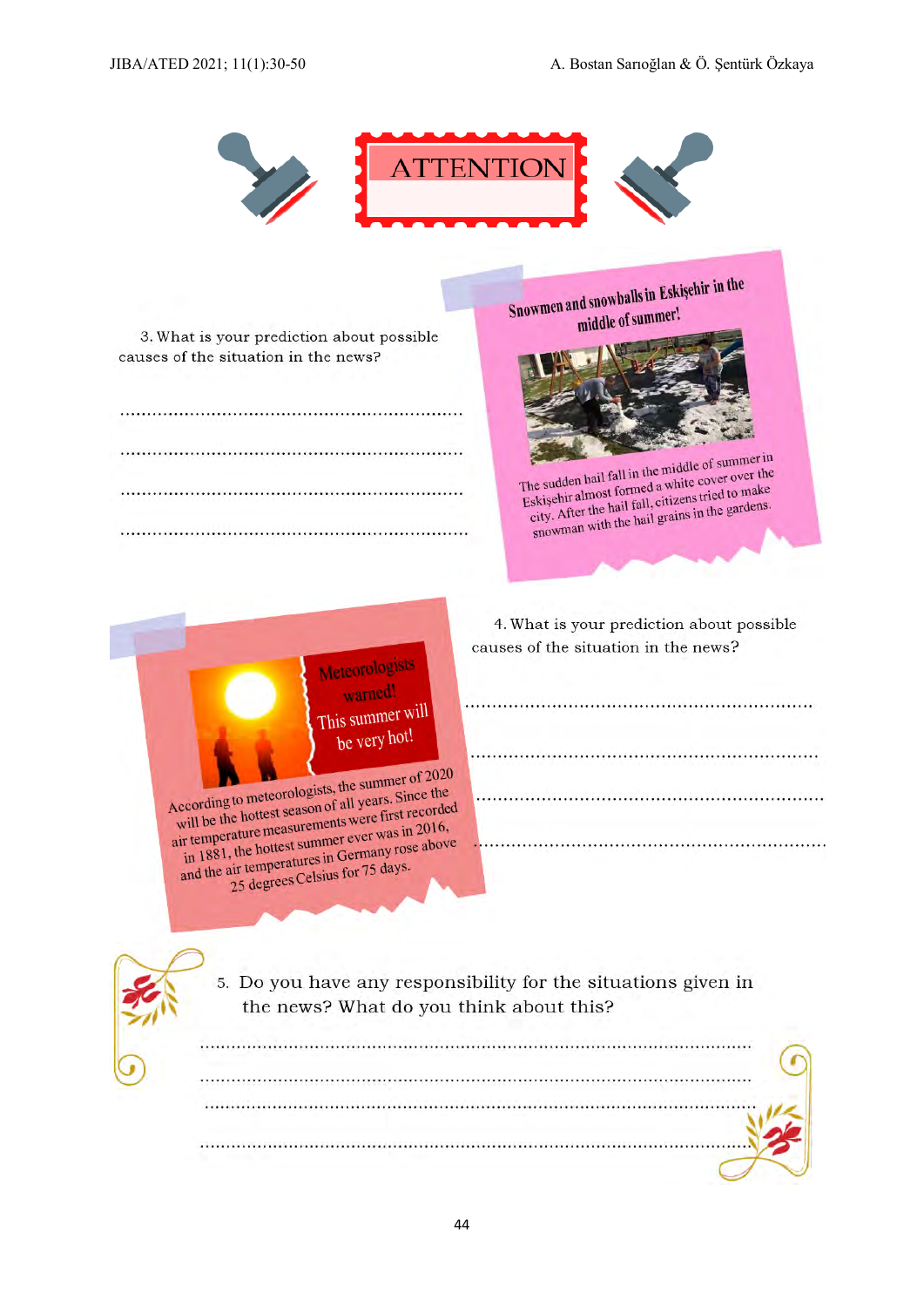#### The Observe Phase

**First Name: Last Name:**

#### **HOUSE INFORMATION**

Please enter your annual energy consumption according to energy types. If there is any type of energy that you do not use, type "not applicable". (How can you calculate your annual energy consumption by using the monthly bills?)

1. How many people live in your household?

……………………………….

| 2. How much electricity does your house use? Write in kWh (kilowatt-hour).                                                                             |  |  |  |  |
|--------------------------------------------------------------------------------------------------------------------------------------------------------|--|--|--|--|
|                                                                                                                                                        |  |  |  |  |
| 3. How many cubic meters is your natural gas usage?                                                                                                    |  |  |  |  |
|                                                                                                                                                        |  |  |  |  |
| 4. How many liters is your fuel oil usage? (Fuel oil can be used in central heating systems)                                                           |  |  |  |  |
|                                                                                                                                                        |  |  |  |  |
| 5. How much coal does your house consume? Use ton as your unit of weight.                                                                              |  |  |  |  |
|                                                                                                                                                        |  |  |  |  |
| 6. Write your LPG usage in liters.                                                                                                                     |  |  |  |  |
|                                                                                                                                                        |  |  |  |  |
| 7. How much is your propane consumption? (Propane cylinders can be used to cook food, a mid-size propane<br>cylinder contains about 26 liters of gas.) |  |  |  |  |
|                                                                                                                                                        |  |  |  |  |
| <b>FLIGHT INFORMATION</b>                                                                                                                              |  |  |  |  |

Please write down your annual flight information. (If you did not fly, write zero (0).)

1. The number of short-haul flights? (Domestic and Turkey-Europe flights)

………………………………..

2. The number of medium-haul flights? (For example, Turkey-China)

………………………………..

3. The number of long-haul flights you? (For example, Turkey - America)

…………………………………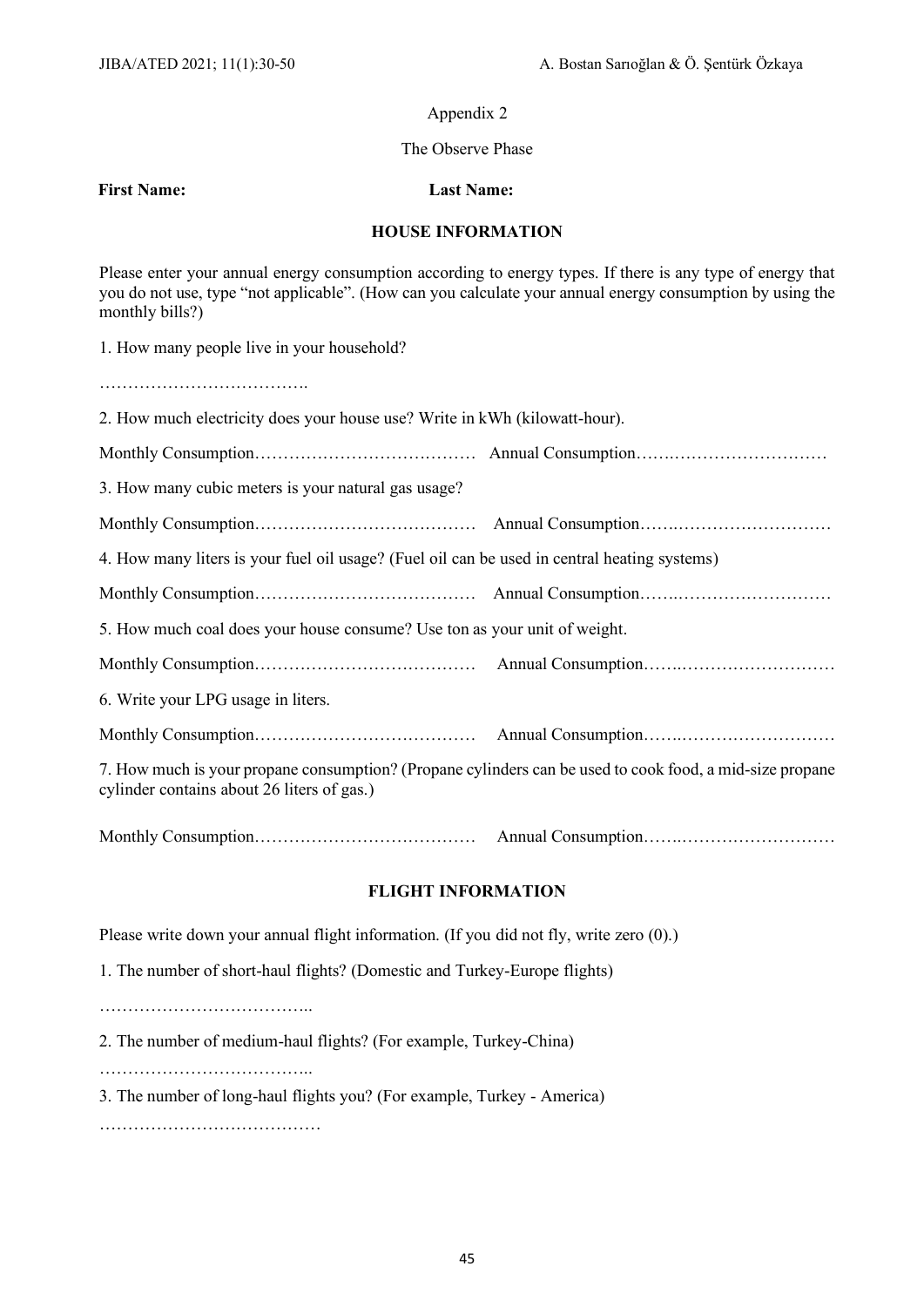#### **HOUSEHOLD CAR**

Please answer the following questions based on one car model.

1. How many kilometers do you travel by car in a year?

……………………………………..

2. What is the model of your car?

………………………………………

3. How many cc is your car engine?

…………………………………….

#### **MOTORCYCLE**

If you have a motorcycle in your family, write your data accordingly. (If no family member uses a motorcycle, write zero (0).)

1.Total annual distance travelled by motorcycle in km.

……………………………….. 2. Engine size (small-size motorcycle up to 125cc)

…………………………………………

3. Engine size (mid-size motorcycle 125cc-500cc)

……………………………..

4. Engine size (big-size motorcycle bigger than 500cc)

…………………………………

#### **BUS AND TRAIN**

1.How many kilometers do you travel by bus in a year?

………………………………..

2. How many kilometers do you travel by train in a year?

……………………………..

3. How many kilometers do you travel by light rail transit in a year?

……………………………..

4. How many kilometers do you travel by metro in a year?

……………………………………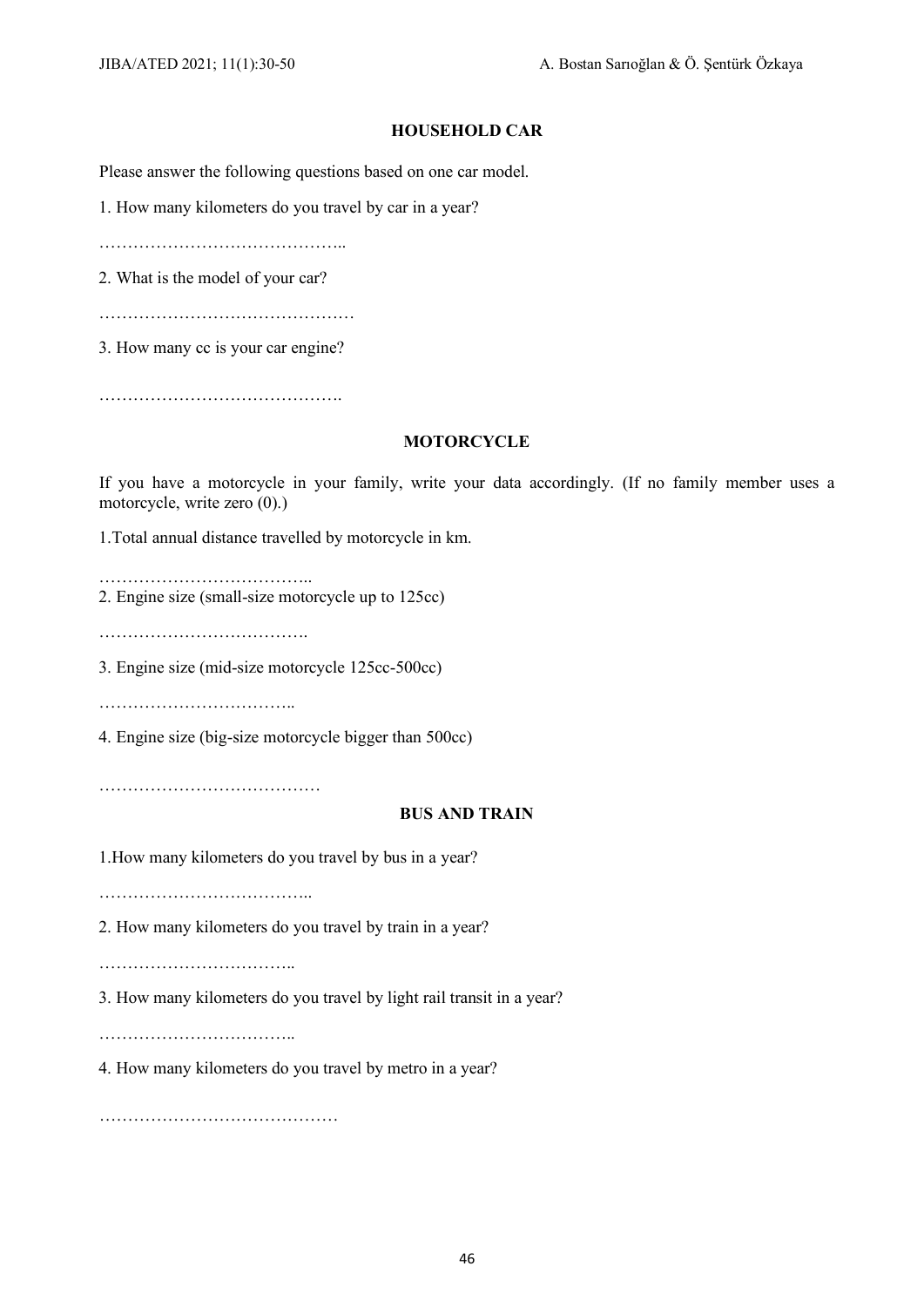#### **LIFE STYLE**

- 1. Diet style
	- a) I am a vegetarian.
	- b) I usually eat fish.
	- c) I usually eat white meat.
	- d) I eat red and white meat.
	- e) I eat red meat every day.
- 2. Organic food consumption
	- a) I only buy organic products.
	- b) Some of the products I buy are organic.
	- c) I never buy organic products.
	- d) I did not know that consuming organic products was important.
- 3. Seasonal food consumption
	- a) I only eat seasonal food.
	- b) I occasionally eat seasonal food.
	- c) I only eat early grown food.
- 4. Imported food and product consumption
	- a) I buy only local products.
	- b) I usually buy local products.
	- c) I occasionally buy local products.
	- d) Local or imported does not matter to me.
- 5. Choice of clothing
	- a) I only wear second hand clothes.
	- b) If I need new clothes, I will buy.
	- c) I follow the latest fashion trends.
- 6. Preference for packaged products
	- a) I prefer unpackaged or minimally packaged products.
	- b) I prefer less packaged products.
	- c) I prefer only nicely packaged product.
- 7. Preference for furniture and electronics
	- a) I only buy second hand products.
	- b) I usually buy new products, but I use them for at least 5 years.
	- c) I buy the latest technology or trendy products.
- 8. Recycling
	- a) All my waste is recycled.
	- b) Most of my waste is recycled.
	- c) Some of my waste is recycled.
	- d) I do not recycle.
- 9. Entertainment and activities
	- a) I do activities that do not emit carbon (e.g., walking, cycling).
	- b) I usually go to movies, cafes, restaurants.
	- c) I participate in intensive carbon-producing activities (e.g., flight, motorcycle).
- 10. How many cars does your family have?

……………………………………

#### 11. Financial services

- a) I do not have any bank accounts.
- **b)** I use standard financial services.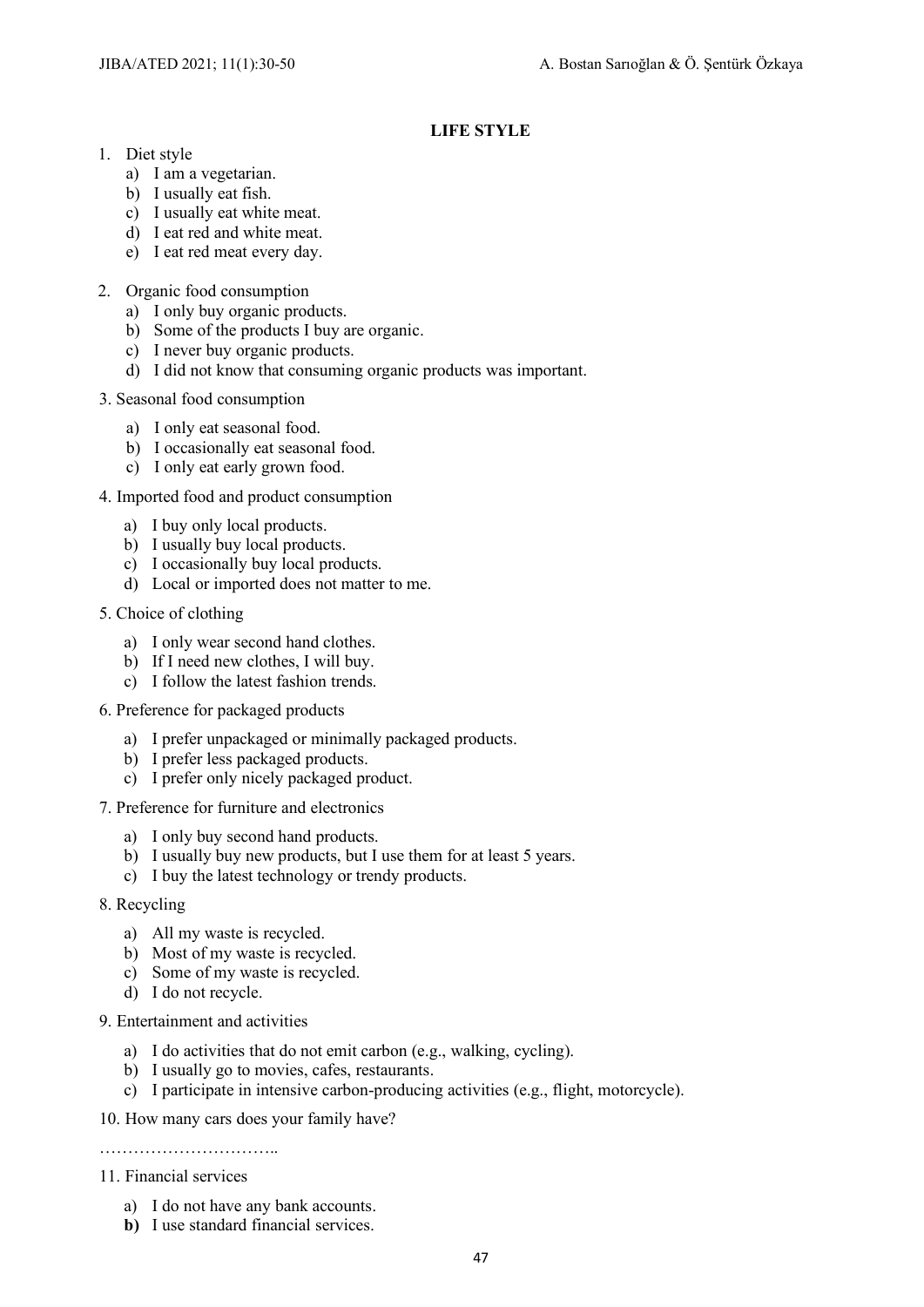#### The Explain Phase

Name:



1) Compare the predictions and comments you made about the news articles with the results you obtained from your observations. Did your predictions match your observations? Explain your answer.

2) You calculated your carbon footprint as a result of your research and observations. Based on these explorations, explain what a carbon footprint means.

3) What are the effects of carbon footprint on nature?

- 4) What are the effects of your carbon footprint on global warming?
- 5) What measures will you take from now on to reduce your carbon footprint?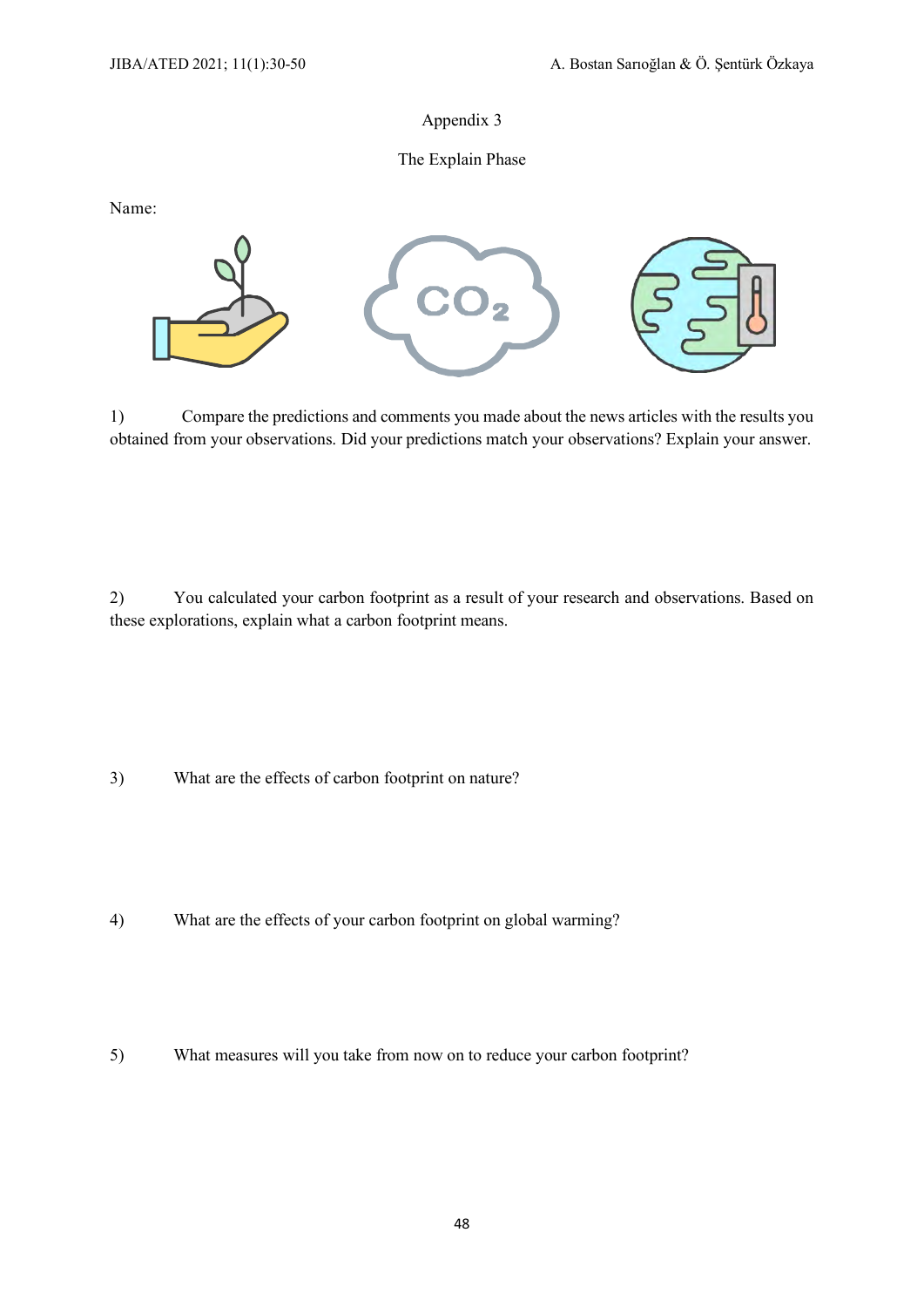The Do Phase

# TIME TO APPLY WHAT YOU HAVE LEARNED!

In the activity tasks that you just completed, you have learned about global warming, greenhouse gases, and carbon footprint. Now, based on what you have learned, how about creating some products to raise awareness about global warming?

At this final phase of the activity, you can prepare remarkable posters and/or brochures about global warming and its effects using Canva, one of the Web 2.0 tools that you have recently learned about. Or you can design a model of your dream eco house that is environmentally friendly and does not contribute to global warming. Alternatively, you can work on a different idea that is related to reducing global warming or carbon footprint after consulting your teacher. You will present your product to your classmates during an online lesson.